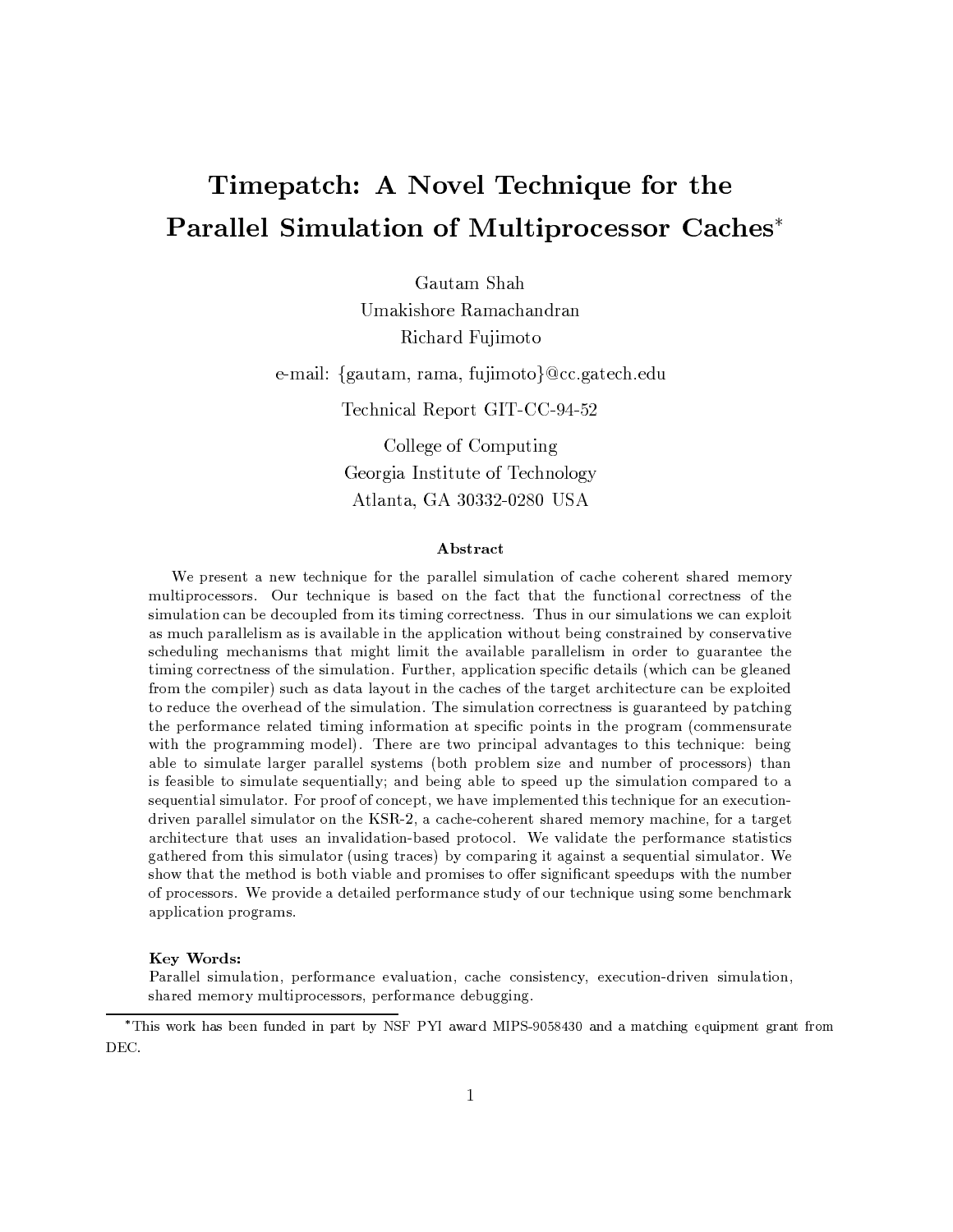#### $\mathbf 1$ Introduction

Shared memory multiprocessors usually have private caches associated with each processor. There are many parameters to be tuned with respect to the cache design such as the cache size, the line size, associativity, the replacement policy, and the protocol used for cache coherence. Thus cache simulations play a very important role in the design cycle of building shared memory multiprocessors by aiding the choice of appropriate parameter values for a specific cache protocol and estimating the performance of the system. Various simulation techniques including trace-driven [EK88, ASHH88], and execution-driven [Fuj83, CMM<sup>+88</sup>, DGH91] methods have been used for this purpose. Most of the known approaches to cache simulation are sequential. Such simulations impose a heavy burden on system resources both in terms of space and time. The elapsed time for the simulation is particularly limiting on the size of the system that can be simulated with realistic workloads. Given the availability of commercial multiprocessors it is attractive to consider their use in reducing the elapsed time for the simulation by parallelizing the simulation itself. The expected benefit is in being able to simulate larger parallel systems (both number of processors and problem size) than can be feasibly simulated sequentially (due to space and time constraints), and the potential for speeding up the simulation compared to a sequential simulator.

Parallel simulation techniques are viable if they result in speedups as more number of processors are employed in the simulation. Typically these techniques fall into two categories - *conservative* and *optimistic*. In conservative techniques two parallel units of work can be scheduled at the same time if and only if one is guaranteed not to affect the execution of the other [Fuj90, CM79]. From the point of view of simulating cache-coherent multiprocessors, such a restriction invariably inhibits the simulation from being able to exploit the available parallelism in the application. On the other hand, optimistic scheduling techniques such as Time Warp [Jef85] have not been used for simulating shared memory systems because a naive application of this technique could result in considerable state saving overhead that may dominate the execution.

We develop a new technique, called *timepatch*, that exploits the available parallelism in the application for driving the parallel simulation of caches for shared memory multiprocessors. The method is based on using application specific knowledge to yield a mechanism that is conservative with respect to generating a correct sequence of instruction execution (commensurate with the programming model), but is optimistic with respect to the timing information. Specifically, functional correctness of the simulated execution is ensured by executing the synchronization operations in the application faithfully as would be executed on the target parallel machine. The timing correctness of the simulation is accounted for at well-defined points in the application (such as synchronization points). Thus the technique widens the window over which units of simulation work can be executed in parallel without having to synchronize with one another for timing correctness com-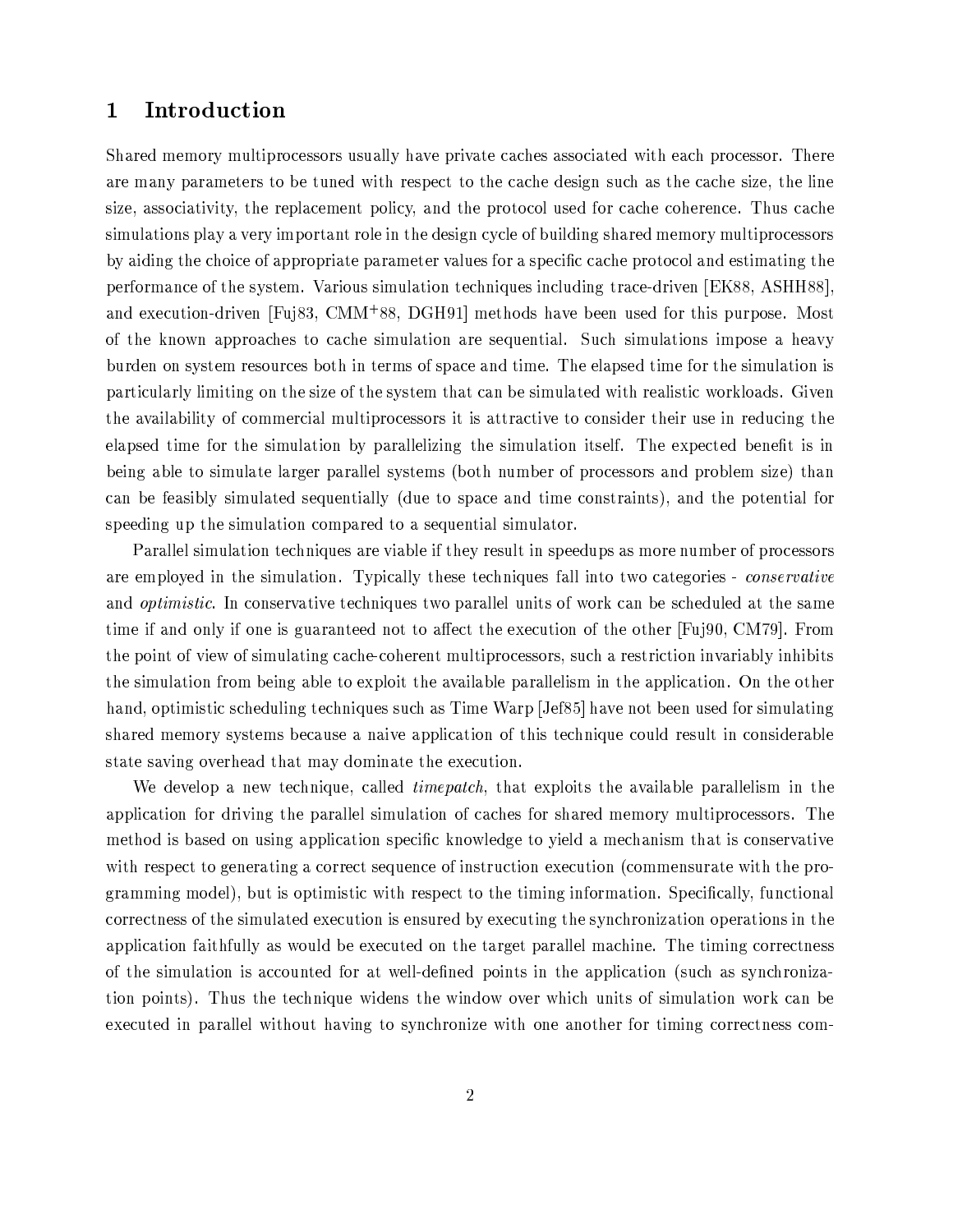pared to conservative techniques. Further, since the technique never requires having to go back in simulated time (despite the optimism with respect to the timing information) there is no need for rollbacks (and the implied state savings) compared to optimistic techniques. Further we use application specific knowledge (that can be gleaned from the compiler) such as the data layout in the caches to reduce the overhead of simulation. The result is a significant speedup in simulation time for our technique which tracks the speedup inherent in the original parallel application.

The main contributions of this work are:

- a novel technique for parallel simulation of cache-coherent multiprocessors.
- development of performance enhancement strategies aimed at reducing the overheads of parallel simulation,
- a proof of concept prototype implementation that embodies the technique and the enhancements.
- performance results showing the improvement in performance with increasing number of processors.

In Section 2 we present the background and related work on which our research is developed. We next state our assumptions and develop the technique in Section 3. The implementation and related issues are outlined in Section 4. Section 5 gives validation and preliminary results of the implementation. We then identify the overheads in the simulator in Section 6, and suggest implementation ideas and optimizations to reduce these overheads. Using these optimizations, we show the improved performance of the technique for two applications in Section 7. Finally we present some concluding remarks and direction for future research in Section 8.

#### $\overline{2}$ **Related Work**

Traditionally most cache studies have used either traces or synthetic workloads to drive the simulation. There are drawbacks to both of these approaches. Trace-driven simulation has some validity concerns as observed by several researchers [FH92, GH93, Bit89] due to the distortions that may be introduced due to the instrumentation code that is inserted for collecting the traces. These distortions include non-uniform slowdown of the parallel processes due to varying amount of tracing code in each process, and overall slowdown in the execution speed of all processes owing to tracing. Since the execution path of a parallel program depends on the ordering of the events in the program, both these distortions have the potential of completely changing the execution path unless timing dependencies are carefully eliminated from the traces [GH93]. Program startup effects may also distort the results, especially if the trace length is not long. Further, the traces obtained from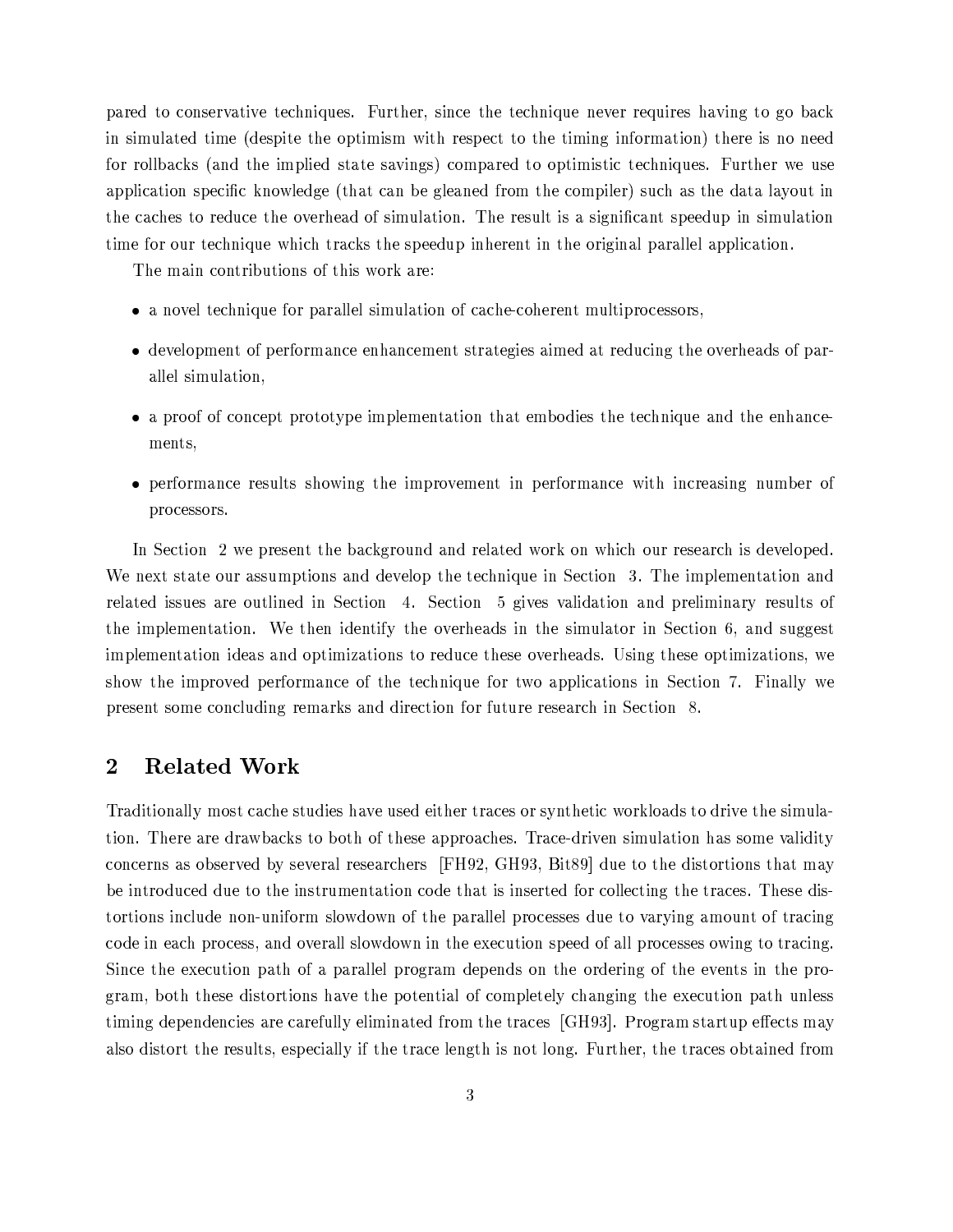one machine may not represent true interactions in another machine. Lastly, the traces usually do not capture OS related activities (such as interrupts, context switches, and I/O) unless hardware instrumentation is available [SA88]. Many synthetic workload models have been proposed that could avoid the problems associated with traces [AB86, Pop90]. Since application characteristics vary widely, it is difficult to generate a synthetic workload model that is representative of the memory access pattern across a wide range of applications. The drawbacks with both trace-driven and probabilistic simulation can be overcome with an execution-driven simulator. In this approach, real applications are used as the workload on the simulated target architecture. Thus the observed memory access pattern will be the actual one that will be seen on the target architecture. The primary disadvantage of this approach is that it is extremely slow since each instruction has to be simulated for the new architecture in question.

A simple modification to the execution-driven simulation technique has the potential for considerably reducing the simulation time in an execution-driven simulator. In cache simulations, we are interested only in the processor interaction with the cache/memory subsystem. Thus, we simulate only those events that are external to the processor, i.e., those that interact with the memory subsystem and we let the other "compute" instructions execute on the native hardware. In our case, the events of interest include loads, stores and synchronization. This technique of trapping only on "interesting" events saves considerable simulation time and has been used by others [DGH91, BDCW91, CMM<sup>+88</sup>]. This method, often referred to as "program augmentation", is certainly less expensive than execution-driven simulations in which every instruction is interpreted [Lig92]. An inherent assumption with this method is that instruction fetches do not affect the caching behavior of memory hierarchy. In spite of program augmentation, it may be infeasible (both in terms of space and time) to simulate large system and problem sizes with sequential simulation. Therefore, we explore methods of parallelizing the simulator in this research.

Synchronization of parallel simulators are often characterized as being *conservative* or *optimistic*. For example, in the conservative approach employed in the Wisconsin Wind Tunnel  $[RHL+92]$ , only events that will not be causally affected by another event are processed in parallel. If t (called the *lookahead*), is the minimum time (for e.g. inter-processor communication time) required for one event to affect another event then we have a range of timestamps (from T to T+t, where T is the current lowest timestamp) that can be processed in parallel. Thus the parallelism is limited to the number of events that fall within this window of size  $t$ . Further, deadlocks are a potential problem with some conservative algorithms [CM79]. In the optimistic approach [Jef85], events are processed as soon as they are generated, as though they are independent of others. Such optimism might result in incorrectness in simulating the actual behavior of the application. This situation (when causal violations in processing events are detected) is rectified by rolling back the prematurely executed event computation to a previous correct state, and re-executing the computation to preserve the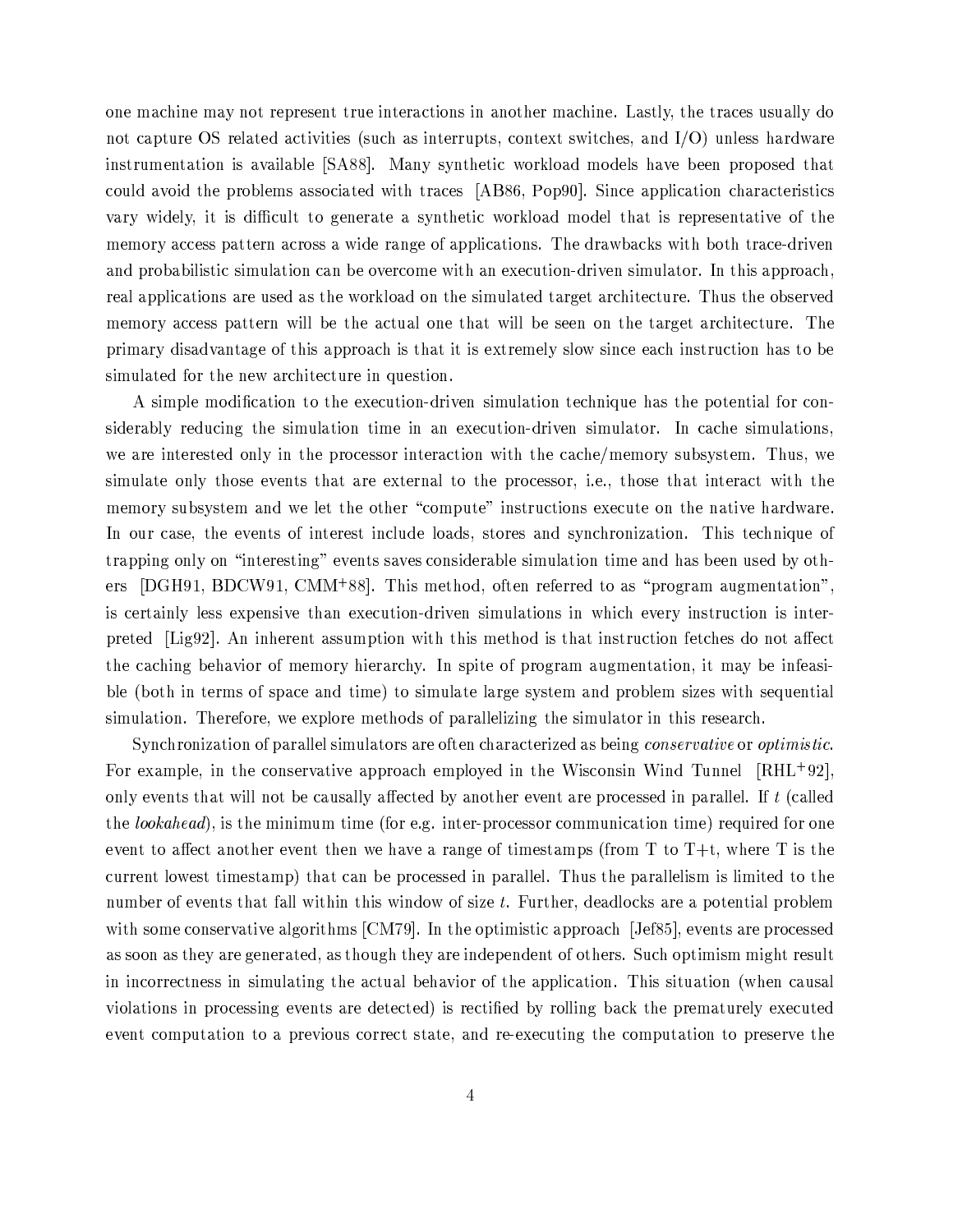causal dependencies. The optimistic approach requires preserving the necessary state information to restart computation in case of a possible rollback. This state saving could be a considerable overhead in simulating the cache behavior of shared memory parallel systems, though incremental state saving may alleviate this problem somewhat.

A parallel cache simulation scheme, based on a time-parallel simulation technique, using program traces has been proposed by Heidelberger and Stone [HS90]. A portion of the program trace is allocated to each processor. In this scheme, each processor assumes an initial state, and simulates its portion of the trace independent of the other processors. The statistics computed by each processor could be wrong due to an incorrect initial state. To address this situation, each processor gets its initial state from its logical predecessor and re-executes the simulation. This step may need to be repeated until the initial state of each processor matches the final state of its logical predecessor. The time-partitioning method is a fairly promising technique since typically there is just one repetition in a cache simulation because of the locality of references. However, it has the usual problem associated with trace-driven methods. In [HS90], it is also shown that it is sufficient to execute the traces for a set of cache lines instead of the entire cache. An implementation of a parallel trace-driven simulation on a MasPar is discussed in [NGLR92], which offers extensions to the above approach.

Dickens et al. [DHN94] suggest a technique for parallel simulation of message-passing programs. Their objective is to simulate the performance of these programs on a larger configuration of a target machine on a smaller host machine. The Wisconsin Wind Tunnel  $\left[ \mathrm{RHL}^{+}92\right]$  uses a direct execution approach to simulate a shared memory multiprocessor on a message-passing machine. Using a portion of the memory at each node of CM-5 as a cache, WWT simulates a fine-grained version of shared virtual memory [LH89] through the ECC bits of the CM-5 memory system. The use of ECC bits allows WWT to avoid trapping on each memory operation compared to other execution-driven simulators. Thus only misses and access violations (which manifest as ECC errors in the WWT) are handled through special software trap handlers that simulate the target cache protocol. Using the minimum network latency  $Q$  as the *lag*, WWT implements a conservative parallel simulation technique requiring all processors to synchronize every Q cycles for processing the events generated in that window. Even though our goals are similar the approaches are orthogonal (see Section 3) and our technique can further benefit from ideas such as hardware assist to recognize events. Our approach for parallel cache simulation uses a technique that obviates the need for synchronization every Q cycles inherent in conservative approaches such as WWT.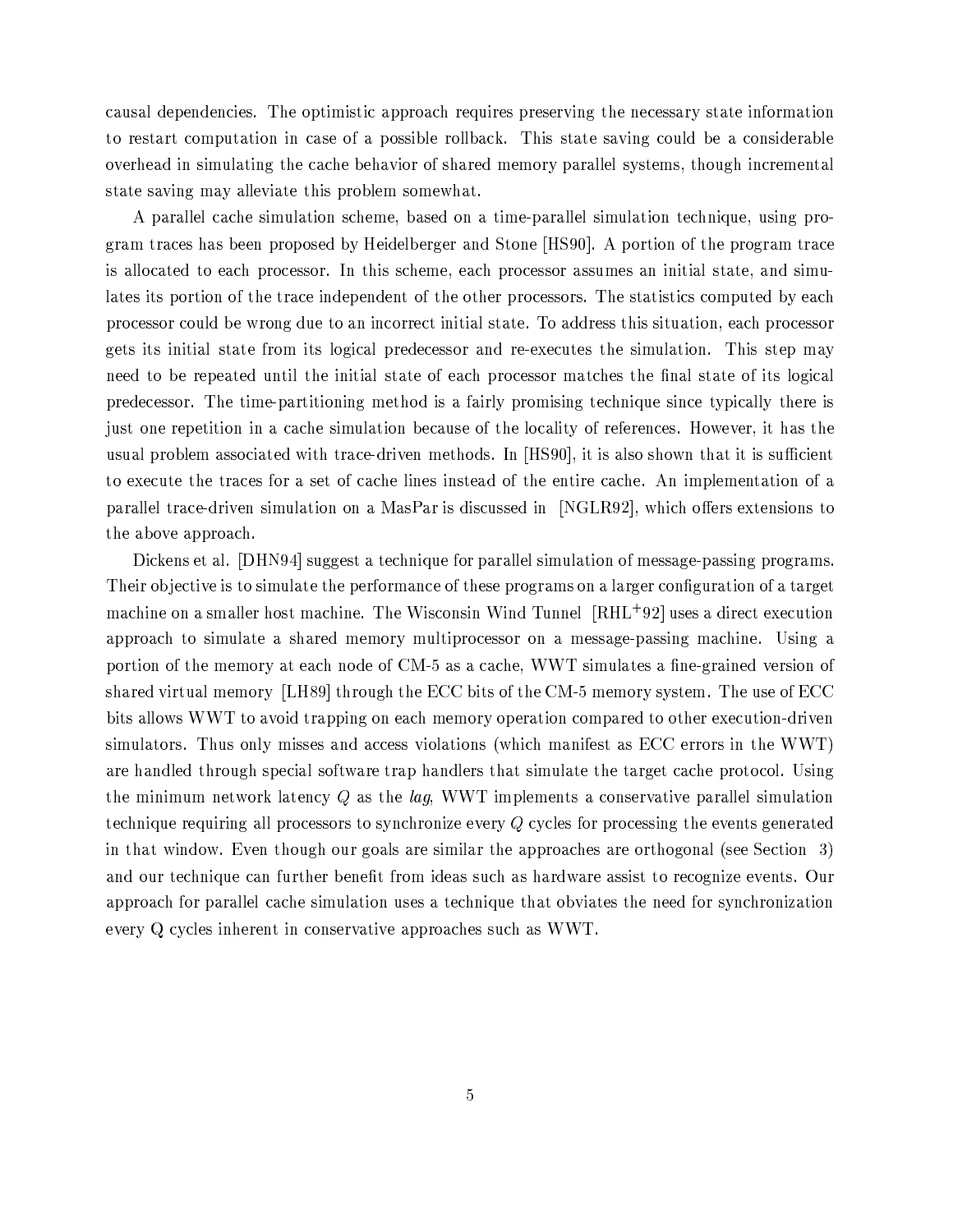#### 3 The Timepatch Technique

The objective is to develop an execution-driven simulation platform that would enable gathering performance statistics (such as cache hit/miss rates, and message counts) of parallel programs executing on a *target* shared memory parallel machine. The target machine is simulated on a *host* which is also a shared memory parallel machine. Consider a shared memory parallel program with  $n$ threads to be executed on a n processor target machine, on which each thread is bound to a unique target processor. We use this program to drive our simulator on the host machine. We map each thread of the program to a separate physical processor of the host machine. Each host processor simulates the activity of the thread (mapped on to it) on the target processor. The simulation has to faithfully model the functional behavior of the original program as well as the timing behavior due to interprocessor communication and synchronization on the target machine. We assume a basic load/store type RISC architecture for the processors of the target machine where interprocessor interactions occur only due to memory reference instructions. We further assume that each target processor has a private cache which is maintained consistent using some cache consistency protocol. Thus the "interesting" events that have to be modeled for gathering the performance statistics of the memory hierarchy of the target machine are the load, store and synchronization operations. Only these interesting events trap into the simulator so that their behavior on the target machine can be modeled faithfully. Upon such traps, the simulator updates the state of the accessed cache block commensurate with the cache protocol implemented on the target machine and performs the intended operation (such as load/store of the data item). The "uninteresting" instructions in the thread are executed at the native speed of the host processor (i.e. they are not simulated at the instruction level). Instead, the time it takes to execute these instructions on the target machine is accounted for in the simulation.

As alluded to above, a simulation has to guarantee two kinds of correctness: *behavioral* and *timing.* A conservative simulation approach addresses both these correctness criteria simultaneously by never allowing event processing to get ahead of the permissible lag. Since no knowledge about the interaction between the events is available to the conservative simulator it must necessarily assume that any event can potentially affect another event outside the lag. In an execution-driven simulation of a shared memory parallel system it is possible to decouple the two correctness criteria as discussed below.

To ensure behavioral correctness it is sufficient if we "simulate" the synchronization events in the parallel program correctly (i.e. as they would happen on the target machine) since these events in turn guarantee the correctness of the shared memory accesses governed by them. The correctness of the shared memory accesses governed by the synchronization events is guaranteed because of the following reason. Our host machine is also a shared memory multiprocessor and thus will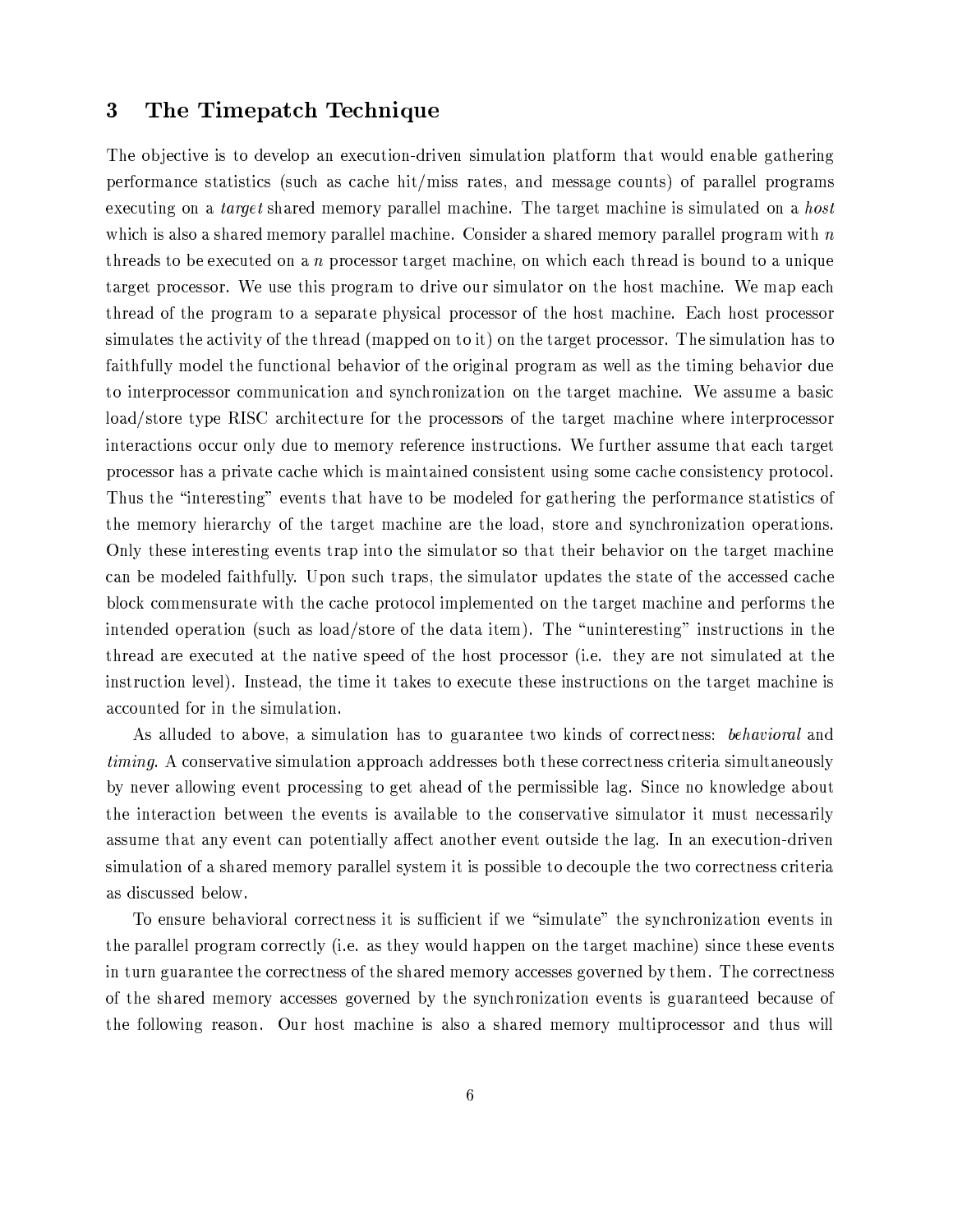reflect modifications to the shared state affected by the simulated parallel program. Simulating a synchronization event correctly implies ensuring that these events are executed in the same time order as in a conservative simulation, and providing a consistent view of the shared state of the parallel program to all the participating processors at such synchronization points. If the program uses implicit synchronization (i.e. it has data races), then behavioral correctness can still be ensured so long as such accesses can be recognized and flagged by the compiler.

The timing correctness criterion is achieved by a technique called *timepatch* which is described below. Each processor maintains its notion of simulated time which is advanced *locally*. The update of simulated time occurs due to one of two reasons. Firstly, upon executing a block of compute instructions on the host processor a call is made to the simulator to advance the time by the amount of time that block would have taken to execute on the target machine. Secondly, due to the traps into the simulator for the interesting instructions. The load/store events can be to either shared or private memory. These memory accesses may interfere with accesses from other processors of the target machine due to either true or false sharing on the target machine. However, each host processor simulates these load/store accesses as though they are non-interfering with other processors on the target machine and accounts only for the hit/miss timing. The potentially incorrect assumption that these accesses do not interfere with other processors may therefore result in the local notions of simulated time being inaccurate. Thus, at a synchronization point, these timing inconsistencies have to be fixed so that synchronization access is granted in our simulation to the processor that would actually be ahead in time on the target machine and therefore preserve behavioral correctness. Such timing inconsistencies can be corrected as follows. We maintain a history of all the memory accesses on a per processor basis. At synchronization points we merge these history logs to determine the ordering relationship between these accesses. Using this global ordering we can determine the inter-processor interactions (such as invalidation messages) that were previously not accounted and appropriately modify the notion of time of the corresponding processors. Details of how this reconciliation is done are presented in the next section.

The simulation technique outlined above is conservative with respect to the behavioral correctness since it faithfully executes the synchronization events in the parallel program in time order. However, it is optimistic with respect to timing correctness since it allows each processor to account for timing between synchronization points independent of other processors. The price for this optimism is the time overhead in performing the timepatch at synchronization points and the space overhead for recording the history of accesses made by each processor.

Figure 1 demonstrates the timepatch technique with an example. Let us say that the application uses 2 logical processors. We consider only load, store and synchronization operations since those are sufficient to illustrate our idea. Consider the events at time  $T_02$  on processor 0 and  $T_12$  on processor 1. As can be seen from Figure 1 there is no order implied between these two events. In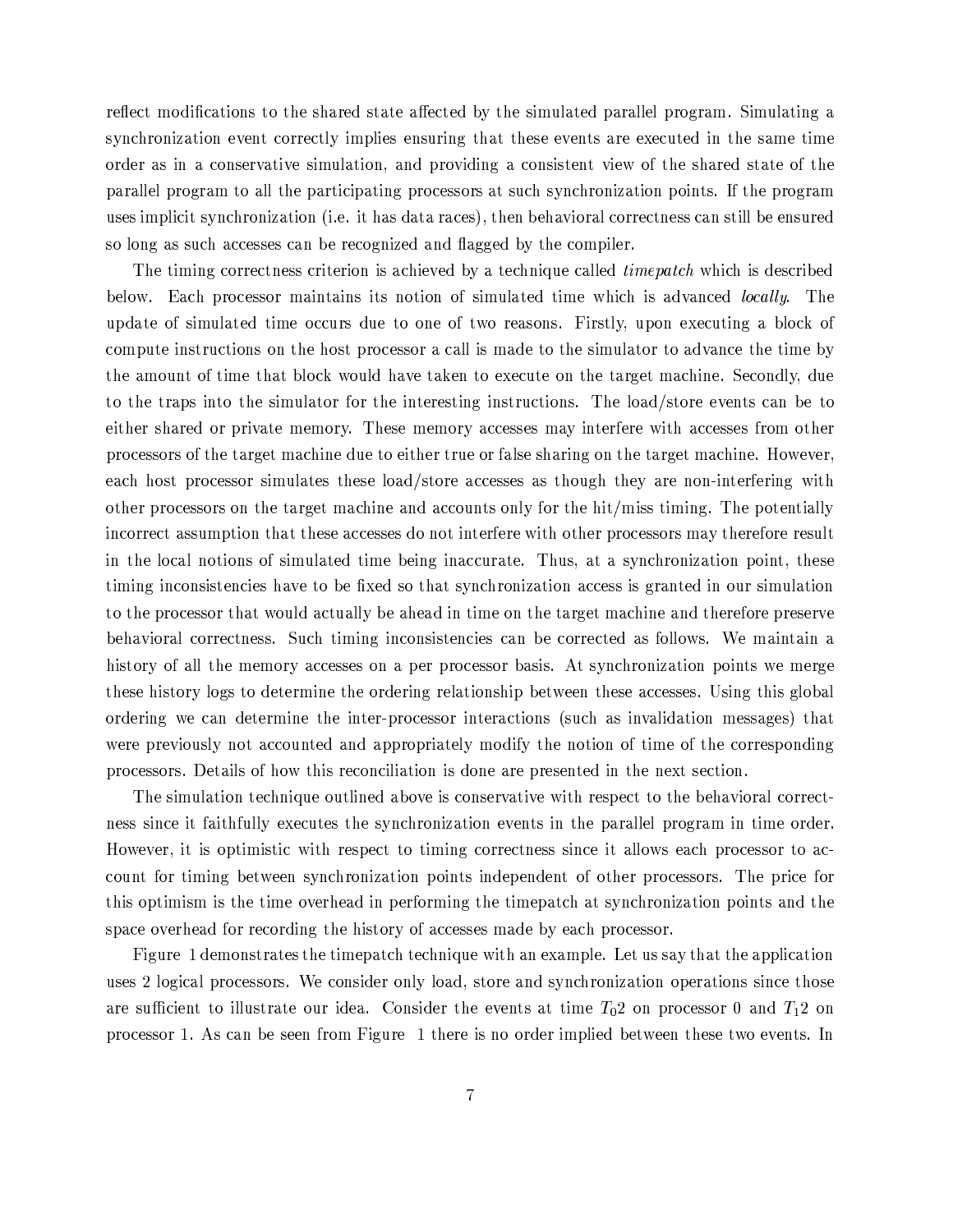

Figure 1: A Timepatch Example

our method, each logical processor is bound to a physical processor and execution is not stalled until synchronization points. Thus in our simulator these events can be processed in parallel. However, if we assume that  $A1$  and  $B1$  reside on the same cache line and that an invalidation-based protocol is in effect on the target processor, the events  $T_0$ 2 and  $T_1$ 2 could indeed affect each other. Assume that  $T_0$ 2 (store to A1) occurs after  $T_1$ 2 (load of B1) but before  $T_1$ 3 (load of B1). In this case, this second load of B1 on processor 1 (event  $T_1$ 3) will be a miss due to the invalidation of that cache line by the store of A1 on processor 0 (event  $T_0$ 2). Observe that even though our hit/miss and timing information may be incorrect, the program's functional correctness is not violated because the shared memory is kept consistent by the underlying host processor. At synchronization points, the timepatch technique has to be applied and timing errors have to be fixed before granting these synchronization requests. Consider the events  $T_0$  and  $T_1$ <sup>5</sup> that correspond to the lock requests on processors 0 and 1 respectively. Let us say that on the target processor, processor 0 gets the locks first. However in the simulation it is possible that processor 1 reaches the lock request before processor 0 does due to different speeds of the host processors. To ensure that the behavior on the target machine is accurately reproduced, timepatch is applied at  $T_1$ 5 and it is determined that processor  $\theta$  is lagging behind processor 1 in simulated time and that processor  $\theta$  could possibly affect the outcome of this access. Based on this outcome, processor 1 is stalled until the simulated time of other processors (in this case only processor 0) advances to processor 1's current notion of time. Observe that while the timepatch operation is in progress only processor 1 is stalled waiting for other processors to cross time  $T_15$  so that it can be granted synchronization. The other processors can continue processing the events of their respective threads. Similarly if processor 0 arrived at the event  $T_03$  first it only needs to stall until processor 1 crosses  $T_03$ . A barrier is a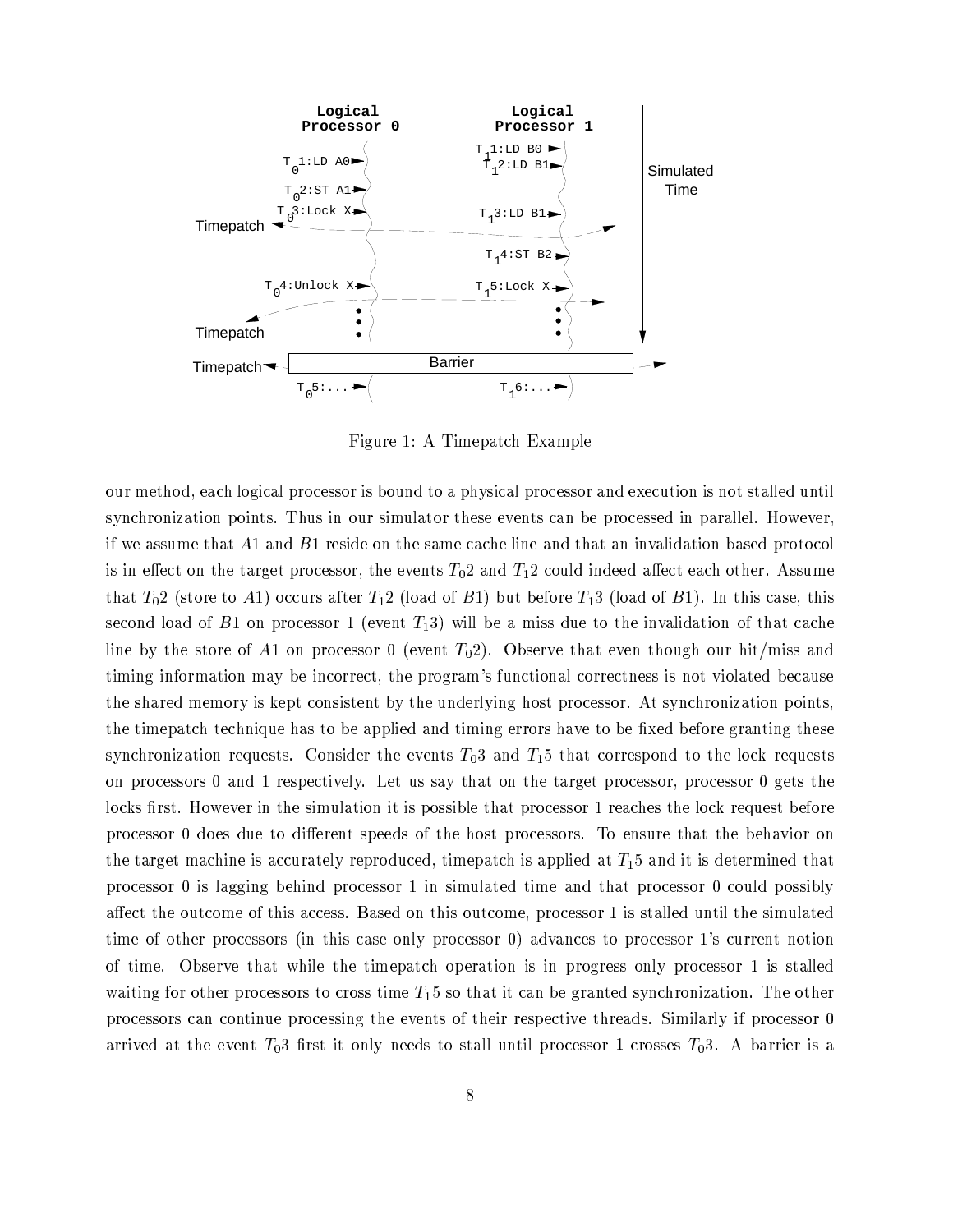special synchronization operation and after this operation the simulated time on all the processors participating in the barrier is the same; i.e., values of  $T_0$ 5 and  $T_1$ 6 are exactly the same.

The above example illustrates how the timepatch technique works. In the next section, we detail the implementation of this technique on the KSR-2.

#### Implementation 4

#### Description  $4.1$

The target machine to be simulated is a CC-NUMA machine. Each node has a direct-mapped 64 KByte private cache. The shared memory implemented by the target machine is sequentially consistent using a Berkeley style invalidation based cache coherence protocol with a full mapped directory. We assume that local accesses (hits in the simulated cache) cost X cycles while remote accesses (misses in the local cache) cost Y cycles. We also assume that invalidations cost Z cycles irrespective of the amount of sharing.  $X, Y$ , and  $Z$  thus parameterize the latency attributes of the network that are relevant from the point of view of consistency maintenance.

The above assumption ignores the contention that could result on the network due to remote accesses generated from the processors. As a result the execution time for a parallel application may be worse than what we might observe. Further the performance statistics could also be affected by this assumption. The main motivation for not simulating the network activities in detail is the time overhead for simulating this aspect of the system architecture. The rationale for this assumption is as follows. In a well-balanced design of a parallel architecture one would expect that the network would be able to handle typical loads generated by applications. For example, experimental results on a state-of-the-art machine such as the KSR-2 have shown that the latencies for remote accesses do not vary significantly for a wide variety of network loads [RSRM93]. In [SSRV94], it was reported that the contention overheads observed in several applications were quite small. Recent studies  $\left[CKP^{+}93\right]$  have also shown that parameterized models of the network may be adequate from the point of view of developing performance-conscious parallel programs. In any event, we do not expect the performance statistics gathered for the memory hierarchy to be affected significantly by ignoring contention since a high hit rate is expected in the private caches of a shared memory multiprocessor implying substantially small amount of network activity.

The host machine is KSR-2 [Res92]. KSR-2 is a COMA machine with a sequentially consistent memory model implemented using an invalidation-based cache coherence protocol. The interconnection network is a hierarchy of rings with 32 processors in the lowest level ring as shown in Figure 2. Each processor node has 512 KBytes of first level cache and 32 MBytes of second level cache. We use a 32-processor KSR-2 for our experiments. We map each node of the target machine on to a unique node on the host machine. The input to the simulator is a parallel program meant to be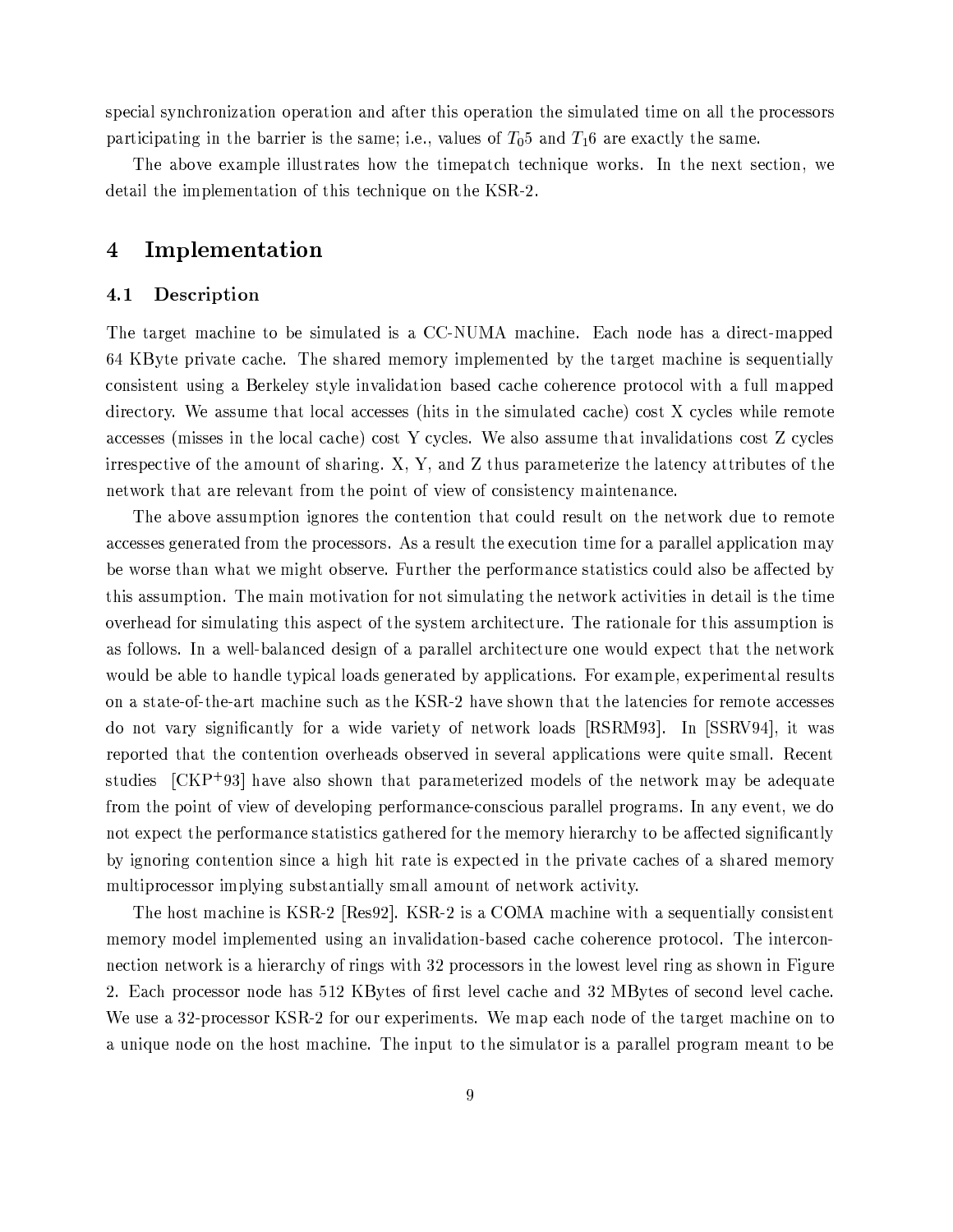

Figure 2: Architecture of the KSR-2

executed on the target machine. As mentioned earlier in Section 2, we use program augmentation technique to execute the "uninteresting" non-memory reference (compute) instructions at the speed of the native host processor. The input program is augmented (currently by hand at the source level) with traps into the simulator for every load, store and synchronization operation.

Typically, cache simulations maintain the directory state of memory, the state of each of the caches and a notion of (global) simulated time. The timepatch approach uses the following information in addition to the above. We maintain a *local* notion of simulated time associated with each processor of the target machine. Events executed on a processor only modify this local time. The timing information is correct in the absence of interactions with other processors. To account for such interactions each processor maintains a table of timestamped events (of all its memory operations). The simulator also maintains a memory directory data structure. Each directory entry in this data structure contains the usual information needed for protocol processing. In addition, the memory directory also maintains a *last served* time which represents the completion timestamp of the last access serviced by the memory directory.

On a trap corresponding to a load/store event, the cache directory state is updated and  $\text{(hit/miss)}$  time is accounted for based only on the current cache state. Traditional cache simulations also check the state of the memory directory in order to determine if further coherence actions (such as invalidations) are required. We do not perform this step at this point of access. Instead, the processor creates an entry (see Figure 3) in its table which gives the current (local simulated) time, the memory address accessed, the type of operation and an indication if the operation was treated as a hit or a miss. Notice that this operation does not require interaction with any other processor and can proceed independently of other processors. Note also that the possible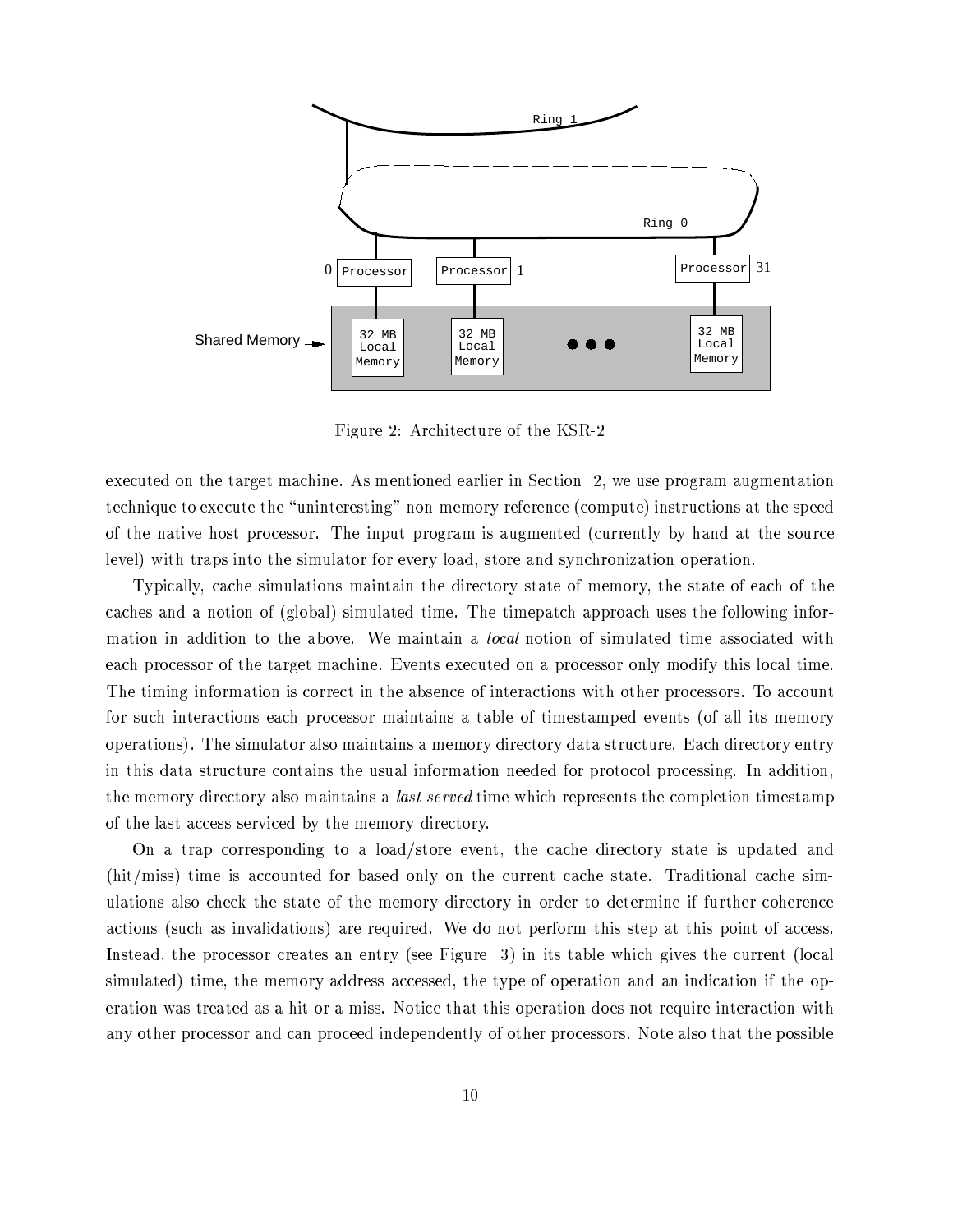|                | Timestamp $\vert$ Memory Address $\vert$ Type of Access |  | Hit or Miss? |                                                |  |
|----------------|---------------------------------------------------------|--|--------------|------------------------------------------------|--|
| (Current Time) |                                                         |  |              | $\vert$ (Load or Store) (Based on cache state) |  |

Figure 3: An Entry in the Timestamp Table

errors related to timing correctness are that we either treated a memory access as a cache access or that we did not account for the overhead of coherence maintenance. Consequently the local notion of time could be incorrect and possibly less than the "actual" value. For the compute instructions executed on the host processor, the local simulated time is updated based on the time it would have taken on he target processor.

As we mentioned in the previous section, to guarantee behavioral correctness it is necessary to ensure that the synchronization accesses in the parallel program be ordered faithfully in the simulation to correspond to their ordering on the target machine. Thus when a thread reaches a synchronization point in its execution it is necessary to reconcile all the per-processor local notions of simulated times to derive a correct ordering for the synchronization access. This reconciliation involves resolving inter-processor interferences that may have happened due to the load/store memory references that this thread generated up to the synchronization point.

The "timepatch" function (see Figure 4) is called by a processor to perform this reconciliation. A counter  $addtime_i$  is associated with each processor j, in which the correction that needs to be applied to the local notion of simulated time is recorded by the timepatch function. Since all memory accesses have to go through the memory directory, it is the central point of conflict resolution for competing memory references from different processors. The timepatch function determines the timing correction that needs to be made to the accesses from each processor based on the interactions between accesses from different processors. This determination is done by applying these accesses to the memory directory when timepatch is called. First the accesses of the processors recorded in the respective timepatch tables have to be ordered before they can be applied to the memory directory. Since each processor timestamps its accesses in order, the local timestamp tables are already sorted in increasing time order. The timepatch routine has to merge all the local timepatch tables, apply them in order to the appropriate memory directory entries, determine the possible interactions among the accesses, and reconcile the ensuing timing inconsistencies. Before we start applying these accesses to the memory directory, we find the timestamp  $t_i$  of the last entry in each of the per-processor timestamp tables. We next determine the minimum value  $Min$ of the  $t_j$ 's. Min represents a time up to which all processors have advanced in simulated time. Therefore all the accesses from the processors up to this point of time will be in the timepatch tables, and the potential interaction among these accesses can be resolved. We cannot handle events with timestamps greater than  $Min$  at this point because it is possible that the processor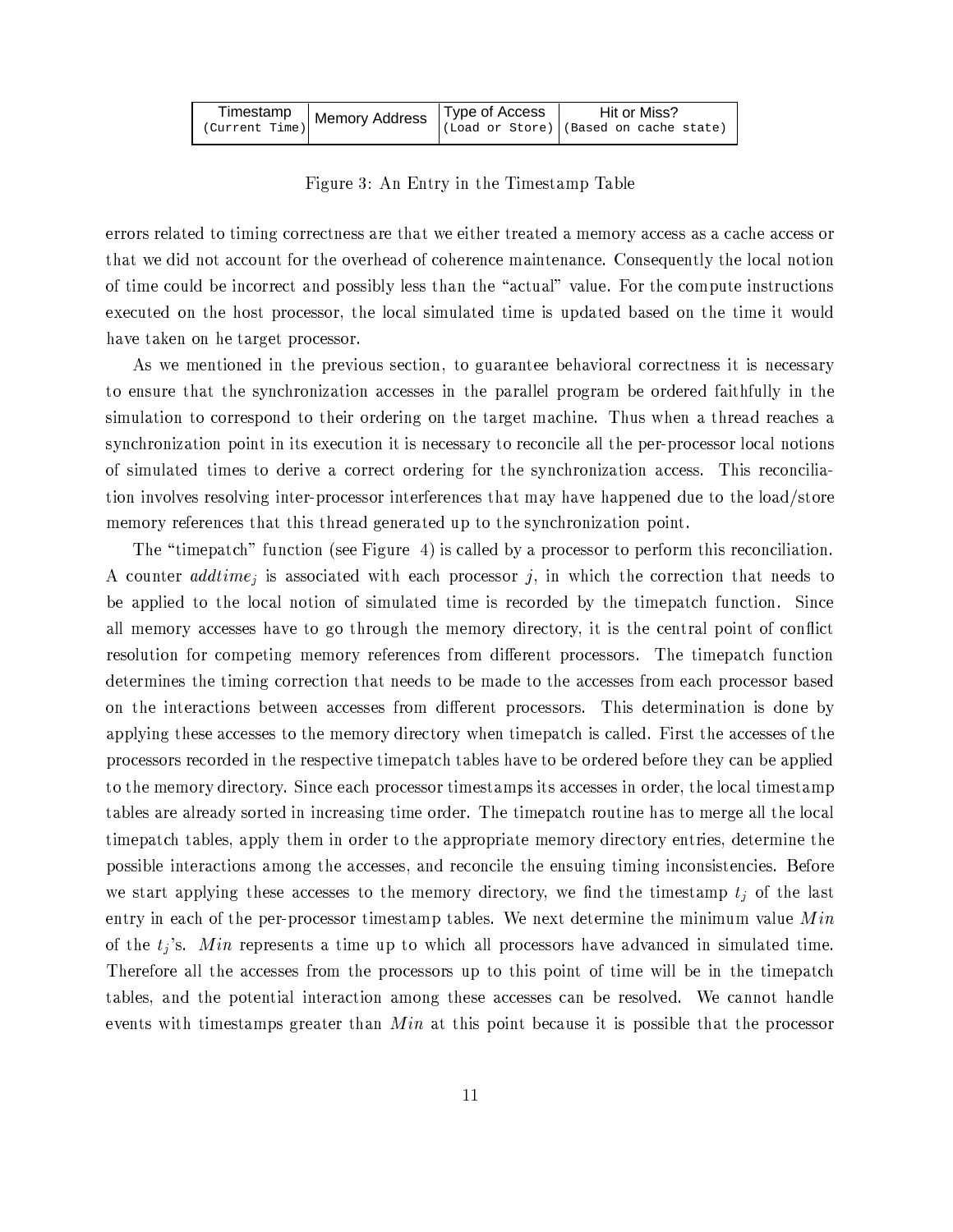associated with the current minimum  $Min$  (the one lagging behind in simulated time) may make accesses that could cause interactions with other accesses that happen in its "future". The first unprocessed entry is picked from each of the local timestamp tables and inserted into a sorted tree if its timestamp is less than  $Min$ . Note that there is at most one entry per processor at a time in this tree. The record  $x_i$  with the minimum timestamp is deleted from the tree and the memory directory entry corresponding to this operation is updated. This update will also determine the increment (if any) that has to be applied to the counter *addtime*; of processor j. It should be clear that this increment can never be negative since we process the events in time order. There will be a non-zero increment when the interval between consecutive accesses to the same memory block is less than the servicing time for that access, and represents the queueing delay at the memory directory as well as the cost of consistency maintenance which were overlooked when the access was made. The timestamp of any entry accessed henceforth from the timestamp table corresponding to processor j is incremented by the value in  $addtime_i$ . If the increment has to be applied to the processor that determined Min originally, then Min will have to be recomputed. The next entry (if any remaining) from this processor's timepatch table is inserted into the tree if it is less than the new  $Min$ . The above processing of entries from the tree continues until the tree is empty.

Upon return from the timepatch routine, all inter-processor interferences have been correctly accounted for up to time  $Min$ . If the processor that invoked this routine (upon reaching a synchronization point in its execution) still finds itself to be the least in simulated time then it can perform the synchronization access. If not, it would have to block until all the other processors have caught up with it in simulated time to make this determination. It should be noted that while a processor is performing timepatch, other processors can continue with their execution.

We will use the same example used in the previous section (Figure 1) to illustrate in detail how timepatch works. As before, we assume that  $A1$  and  $B1$  are located on the same cache line. The time order of the events shown in the Figure captures the order in which they should occur on the target machine. Again, we assume that host processor 1 executes faster than host processor 0, and gets to  $T_1$ 5. Suppose that the only entry in the table associated with processor 0 at this point is  $T_0$ 1. In the timepatch routine if we process  $T_1$ 3 then we would not be able to consider the effect of  $T_0$ 2 on  $T_1$ 3 since  $T_0$ 2 has not yet occurred. Thus in this case timepatch should only consider events up to time  $T_01$ . In the meanwhile, processor 1 has to stall until processor 0's time is at least  $T_15$ . Eventually processor reaches  $T_03$  and timepatch is invoked again because of the synchronization operation. Now both processors 0 and 1 are waiting for the synchronization access. The timepatch routine determines that  $T_03$  is lesser than  $T_15$  and grants synchronization access to processor 0. Observe that this is the desired behavior on the target machine.

There are certain subtle cases arising due to the semantics of synchronization events which the implementation has to take care of. Barrier is one such. In this case, the table entries of all the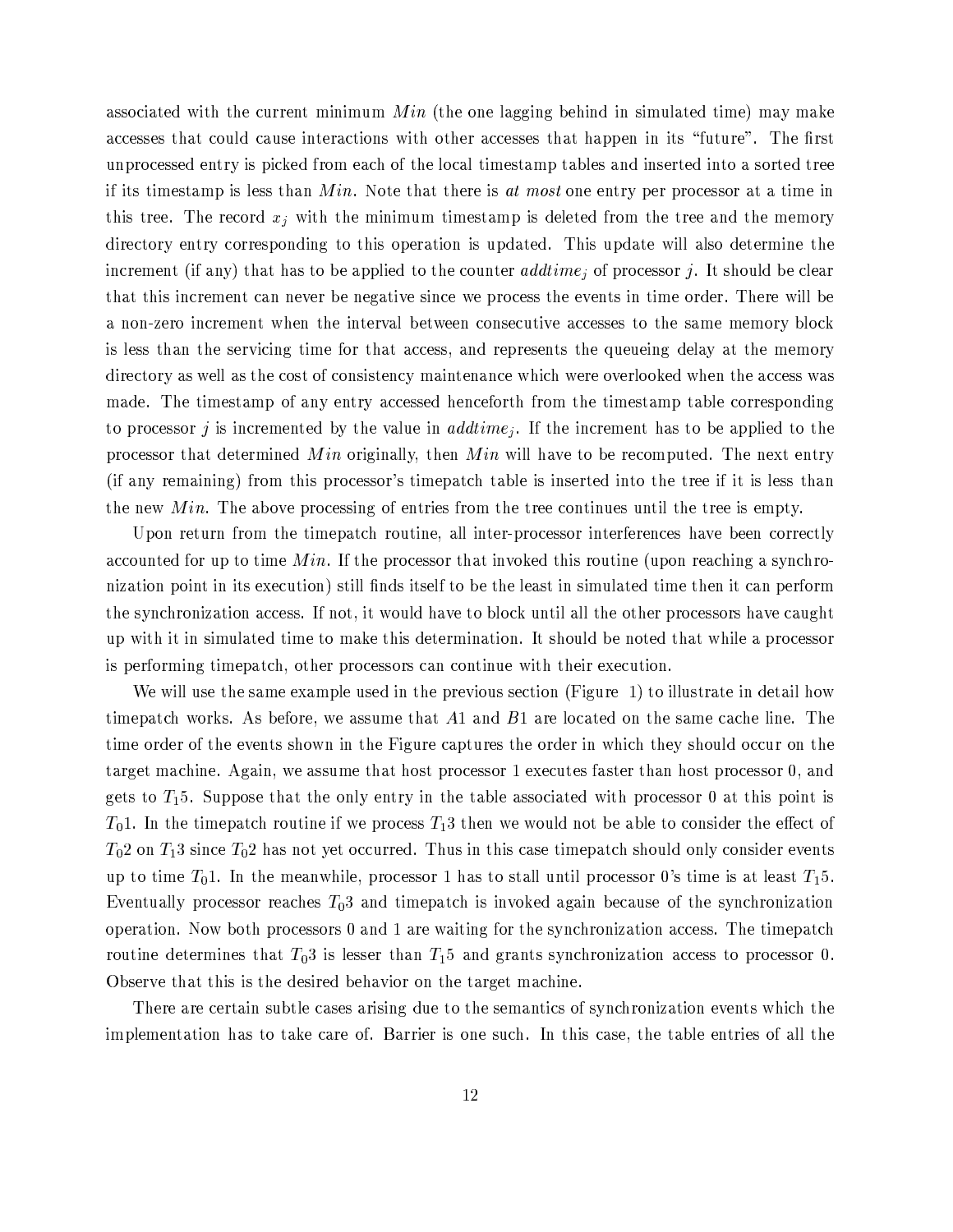```
Begin Mutex /* only one processor can perform this action at a given instant */
(1) for each processor j initialize a counter addtime_i to zero
    /* this keeps track of the correction that needs to be applied
    * to the local notion of that processor's time
    \ast/(2) determine t_j, the timestamp of the last entry in each of the
    per-processor tables, and find the minimum Min among these.
    /* timepatch can be performed only up to this time Min */
(3) pick the first unprocessed event x_j from each per-processor table
(4) for each x_j if (x_j timestamp < Min)
    (4:1) insert x_j into tree sorted by the timestamp x_j timestamp
    end for /* end of (4) */
(5) while (tree not empty)
    (5:1) delete a node lt with lowest timestamp from the tree
        (say it belongs to processor j - then lt = x_j)
    (5.2) apply the access of lt to the corresponding memory directory
        and set flag if timing inconsistency detected
        /* this will update the state of the memory directory entry
        * and the timestamp associated with this memory directory
        \ast /
    (5:3) if ( flag is set ) /* implies timing inconsistency */
        (5:3:1) increment the counter addtime_i appropriately
        (5:3:2) Recompute Minend if /* end of (5:3) */(5:4) pick the next unprocessed entry x_j for processor j
    (5:5) increment x_j timestamp by addtime;
    (5:6) if (x_i. timestamp < Min)(5:6:1) insert x_j into the tree
        end if /* end of (5:6) */
        /* continue processing until tree is empty */
    end while /* end of (5) */
```

```
End Mutex
```
Figure 4: Pseudo-code invoked to patch time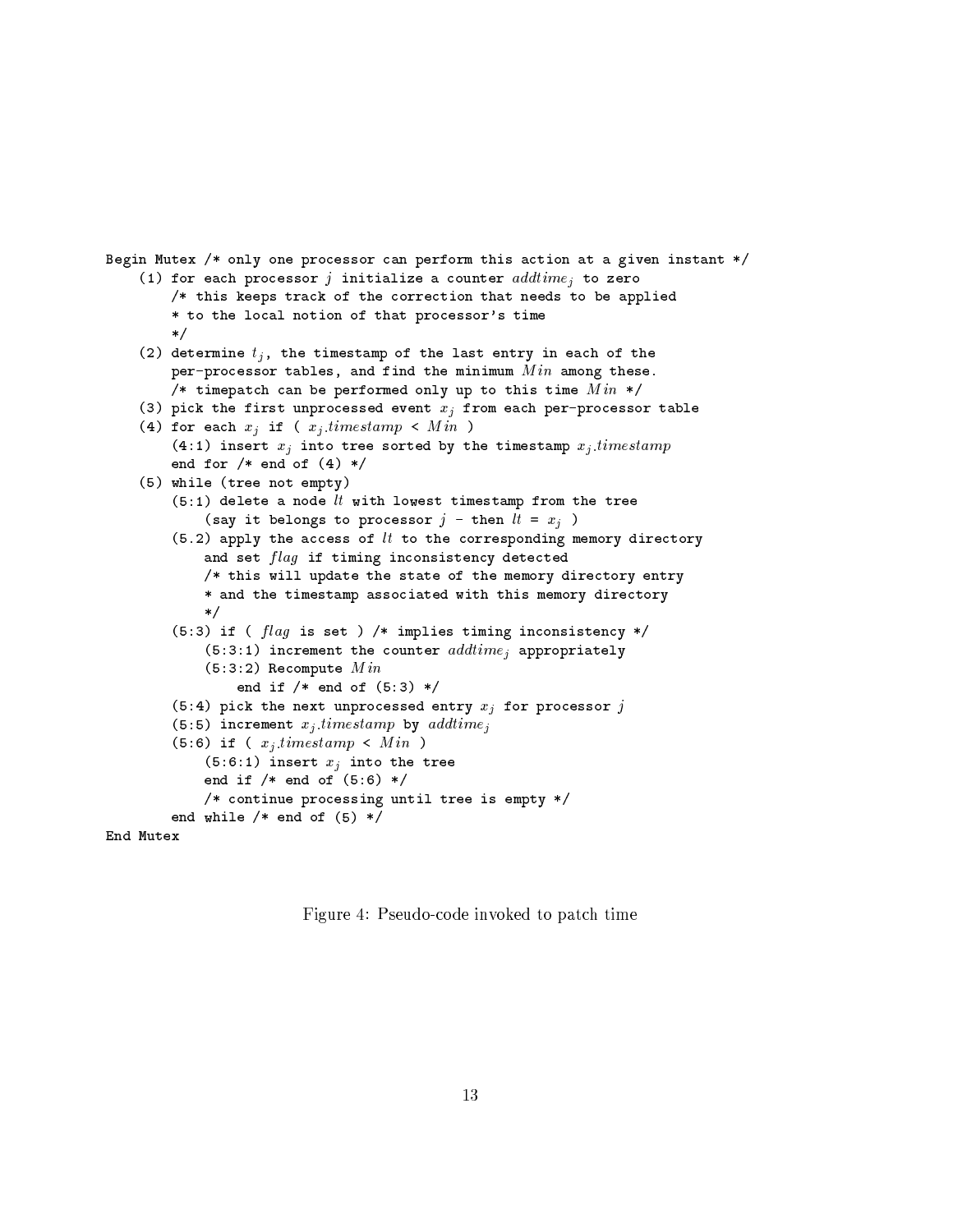processors participating in the barrier have to cleared when the last processor arrives at the barrier irrespective of  $Min$ . The synchronization traps into the simulator handles such cases correctly.

#### $4.2$ **Practical Considerations**

While timepatching is strictly required only at synchronization points for the correctness of the proposed technique, we are forced to it more often due to space constraints since it is infeasible to maintain very large tables for the timepatch entries. The main idea behind timepatch is to increase the window of time over which it is possible to have parallel execution of the simulated threads of the target architecture. This window gets shrunk a little due to performing timepatch more frequently, but it has the beneficial side effect of advancing the global simulated time, deleting some of the entries from the local timestamp tables, and thus clearing up resources that can be reused.

#### $\mathbf{5}$ **Preliminary Results**

The are two aspects to be evaluated to appreciate the merit of our technique. The first is validation of the technique itself to ensure that the performance statistics of the target architecture obtained using our technique is correct. The second is the speedup that is obtained from the parallel simulator. Ideally, we would want to see the speedup curve of the parallel simulator to track the speedup achievable in the original application. However, this depends on how the overheads in the simulation itself gets apportioned among the participating processors. We first address the validation question.

#### Validation  $5.1$

We developed a sequential simulator that models the same target machine using CSIM [Sch90], which runs on a SPARC workstation. In order to validate our parallel simulator we used randomly generated traces to drive the sequential and parallel simulators. The performance statistics used to verify the parallel simulator are the simulated cycles (for performing all the memory references in the traces) and the message counts (number of messages generated due to write invalidation). The validation results are shown in Table 1. The traces consist of only load and store references and different proportions of read to write ratios. One of the traces shown has 5000 references and the other has 10000 references. The message counts for the two cases are off by at most  $2\%$  for the traces considered. The agreement in simulated times is within 2% for one trace and varies between 7% and 12% for the other trace. CSIM is a process oriented simulation package, which schedules the CSIM-processes in a non-preemptive fashion within a single Unix process. We do not have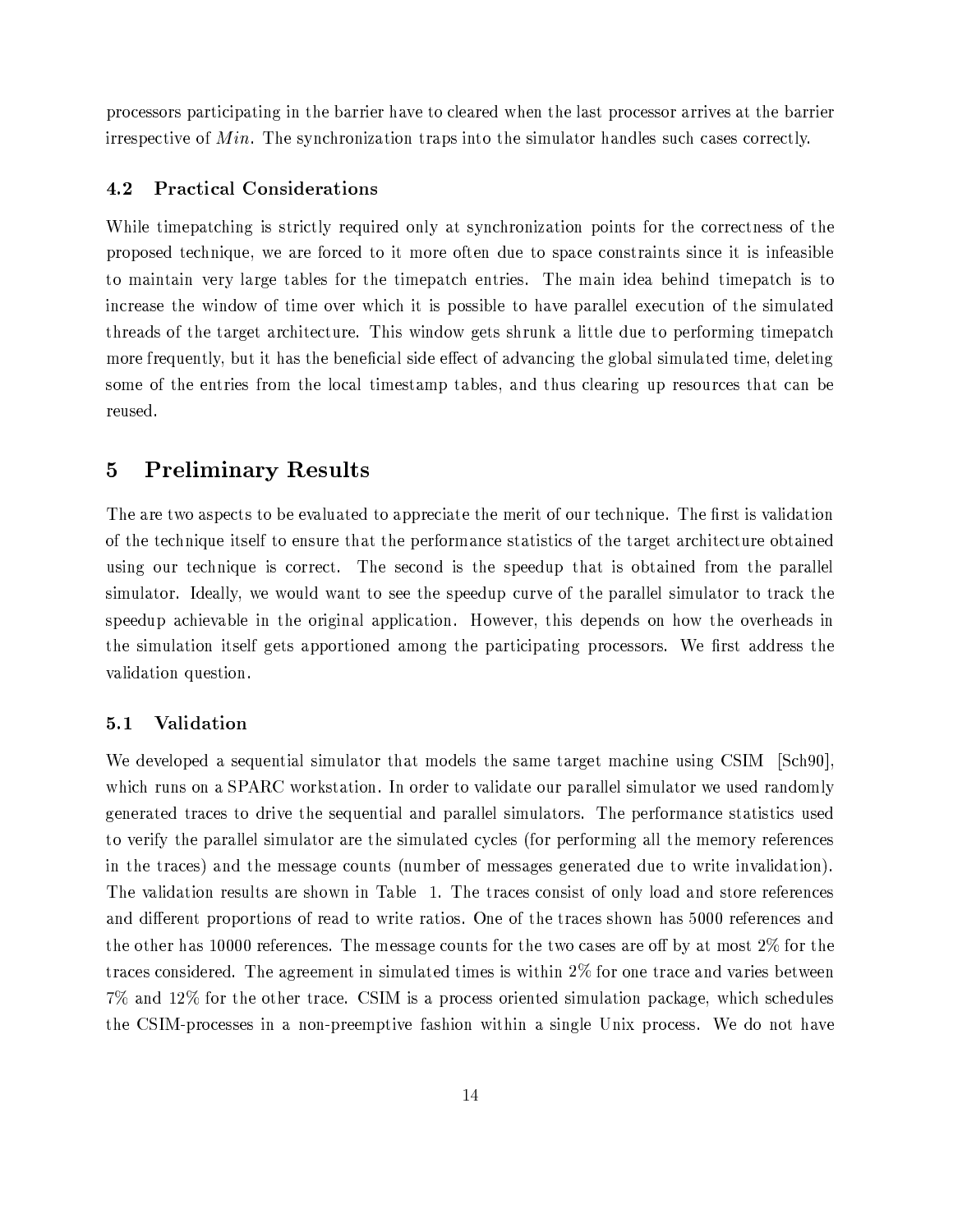|             |            | Simulated Cycles |          |            | Message Counts |          |            |  |
|-------------|------------|------------------|----------|------------|----------------|----------|------------|--|
| Application | Processors | Sequential       | Parallel | Difference | Sequential     | Parallel | Difference |  |
| Trace-5K    | 4          | 671490           | 670395   | $0.16\%$   | 6045           | 6040     | $0.08\%$   |  |
| Trace-5K    | 8          | 790010           | 788600   | $0.18\%$   | 13055          | 13039    | $0.12\%$   |  |
| Trace-5K    | $16\,$     | 868520           | 883835   | $-1.76\%$  | 27095          | 27087    | $0.02\%$   |  |
| Trace-10K   | 4          | 1519895          | 1703035  | $-12.04\%$ | 11151          | 11377    | $-2.02\%$  |  |
| Trace-10K   | 8          | 1660345          | 1781825  | $-7.32\%$  | 27765          | 27881    | $-0.41%$   |  |
| Trace-10K   | $16\,$     | 1757455          | 1895990  | $-7.88\%$  | 59980          | 60010    | $-0.05\%$  |  |

Table 1: Validation of the Parallel Simulator

any control over the internal scheduling policy that CSIM uses for scheduling the runnable CSIMprocesses. We believe that the differences observed for the second trace are due to the effects of this scheduling policy. Overall the validation results indicate that our parallel simulator simulates the target machine with reasonable accuracy.

#### **Speedup Result**  $5.2$

Next we address the speedup question. In order to illustrate and understand the performance of our simulation technique, we will concentrate on the matrix multiplication application. The matrix multiplication problem can be easily parallelized without any false sharing (except for boundary conditions). True sharing is only for read-shared data and thus there is no synchronization in the code. As expected, the raw code we developed for the matrix multiplication application shows linear speedup on KSR-2. Thus we expect that the parallel simulator which uses the same code with augmentation will track the speedup of the application program and give similar speedups. Consider the performance of our simulator when we use 64x64 matrix multiplication to drive our simulation. These results are shown in Table 2. As seen from the Table the speedups observed are not close to what we expect. This is because of the overheads in the simulation. In the next section we analyze what these overheads are and what implementation techniques can be used to reduce these overheads and thus speedup our parallel simulator.

#### The Anatomy of the Parallel Simulator 6

While performing an execution-driven simulation there are two costs involved - that of the actual application and the simulation overhead (see Figure 5). Let us consider how these costs vary as we simulate different numbers of target processors. For a given problem size, the amount of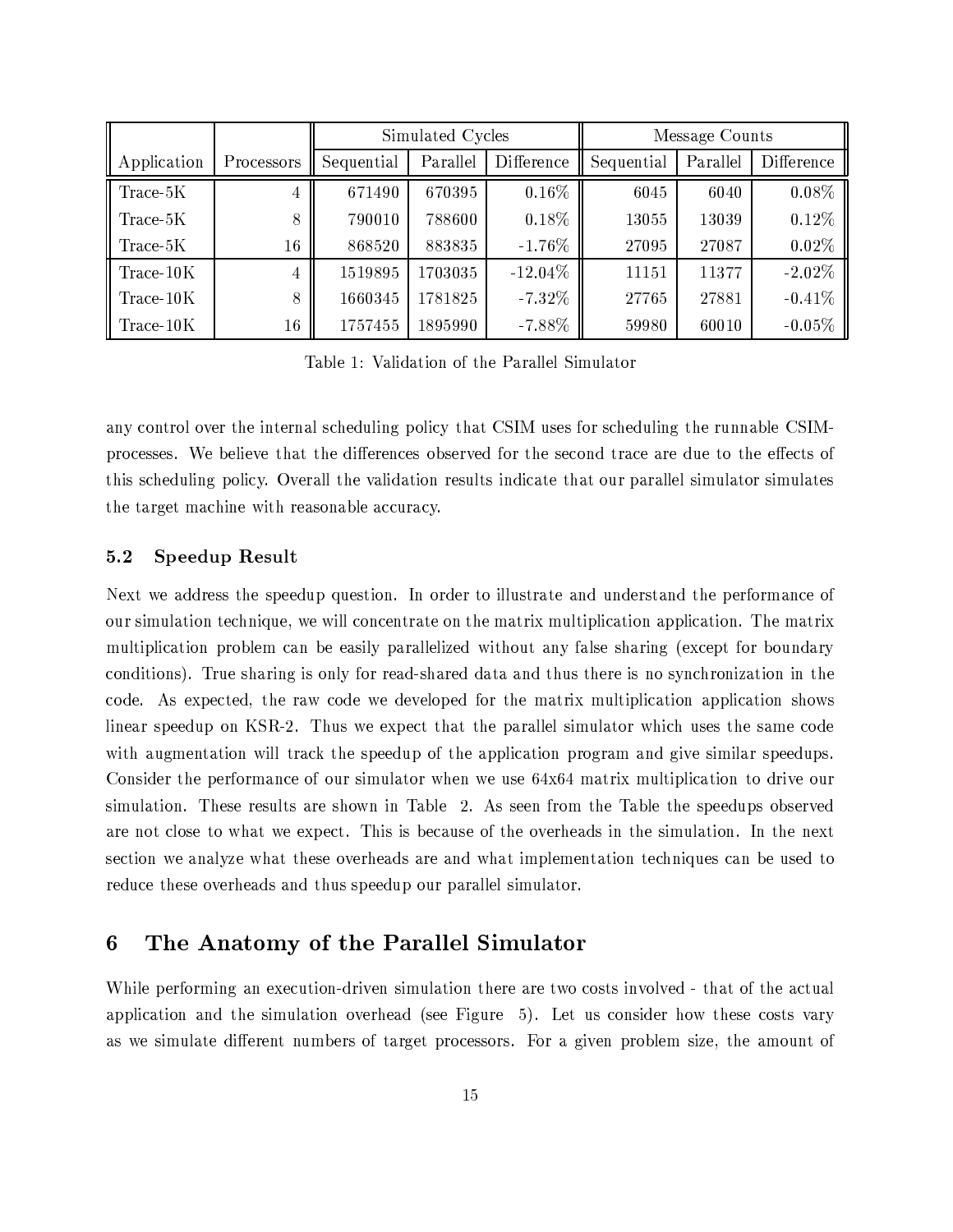| Processors | Simulation Time* | Speedup |
|------------|------------------|---------|
|            | 44.27            | n-a     |
| 2          | 34.96            | 1.26    |
|            | 31.80            | 1.39    |
|            | 31.23            | 1.41    |
| 16         | 185.55           | 0.23    |

\* Wall clock time in seconds.

Table 2: Simulation Times for 64x64 Matrix Multiplication



Figure 5: Expected gains using parallel simulation

processor cycles used by the application (assuming a deterministic computation) in a sequential setting is almost a constant since the problem that has to be executed has not changed, irrespective of the number of processors simulated. However, simulating more processors adds to the simulation overhead in the sequential setting because of additional process management and other effects such as decreased cache locality. Now let us consider our parallel simulator. The application time is unaffected by our simulation methodology and hence the available parallelism in the application should be observed in our simulation method as well. The real question is how the simulation overhead is apportioned among the processors when we simulate larger numbers of target processors. The simulation overhead can be broken down into two components: (i) timestamping and local state maintenance on each memory access, and (ii) timepatching at synchronization points. The first component includes the traps incurred for loads and stores. Since these traps and ensuing state maintenance activities are local to each processor, they are done in parallel without interfering with other processors. Therefore assuming that the total number of loads and stores remains a constant for a given problem size the overhead due to the first component also should exhibit the same speedup properties as the application itself, and thus should not limit the speedup of the simulation. The second component of the simulation overhead includes fixing timing errors as well as waits incurred due to local timepatch tables filling up. It is the timepatch function that can be performed only by one processor at a given instant and is the source of the sequential bottleneck in the simulation.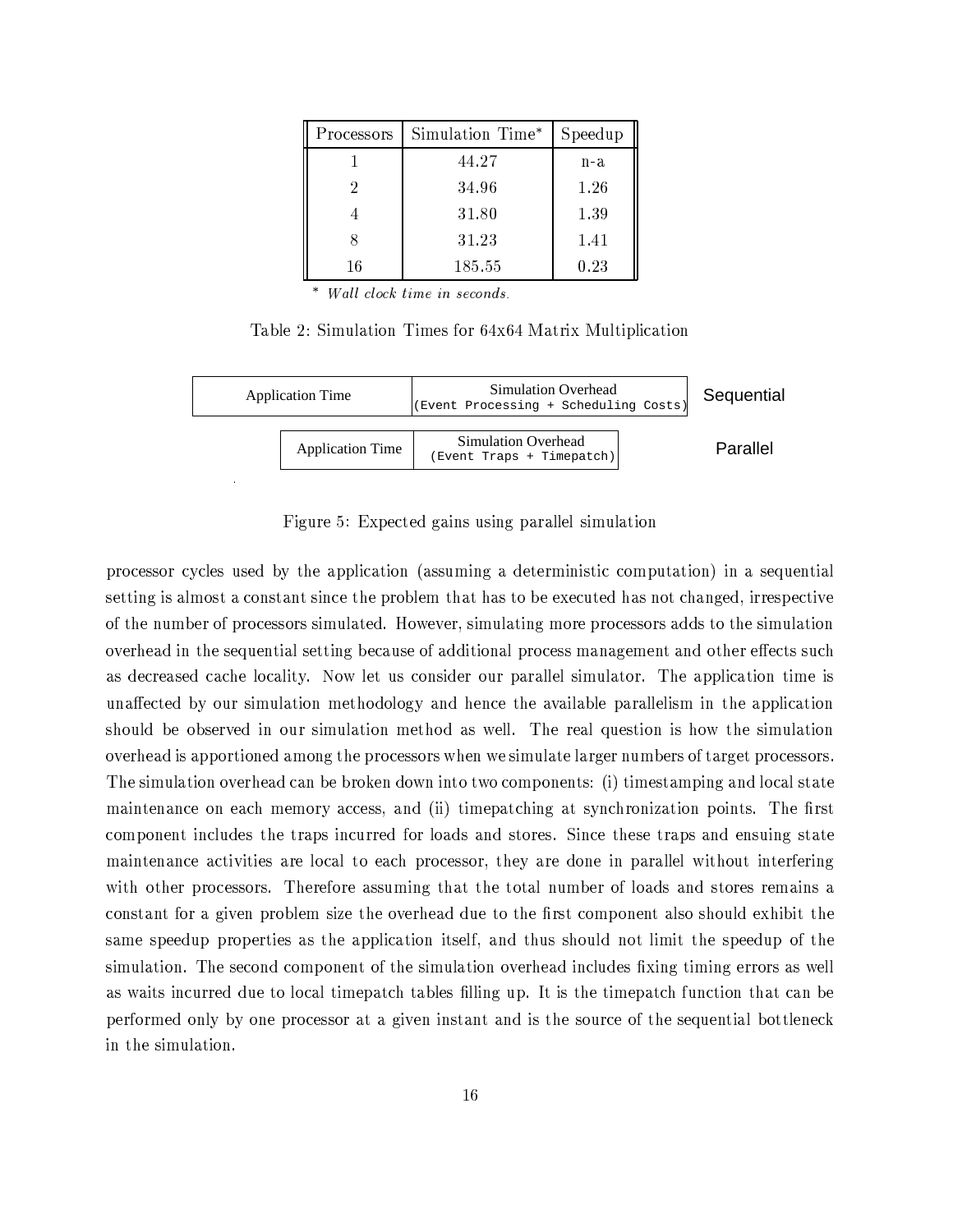

Figure 6: Comparative costs in the 64x64 Matrix Multiplication

To investigate the cause for the relatively poor performance of the simulation we profiled our simulator in order to understand where the time is spent. Figure 6 shows the per-processor breakdown of the various costs involved for different numbers of processors. The application time is itself negligible (less than 1 second for 16 processors). The breakdown gives the time to perform the load traps (labeled Load in Figure 6), the store traps (labeled Store), the time to perform the timepatch operation (labeled *Patch*), the wait time experienced because the timestamp table is full (*Wait for patch at table full*), and the wait time for the timepatch operation to complete at synchronization (*Wait for patch at synchronization*). The load and store traps are application dependent and are inevitable. The costs associated with performing timepatch and the waits are the simulation overheads of our technique and our aim is to make them as small as possible. From Figure 6, we see that the costs for load/store traps decrease proportionally as we increase the number of processors since this work gets divided among the processors. In the 4 processor case we observe that the wait times due to the timestamp tables becoming full is a significant portion. This preliminary implementation uses a table size of 5K entries per processor. Thus the tables get filled up quite quickly. This forces a processor to attempt to perform a timepatch operation. But if some other processor is already in timepatch then this processor has to wait until some space is freed up in its local table. So reducing the wait time at timepatch is an important step for speeding up the simulation. Another observation from the chart is that the cost to perform the timepatch operation is a significant portion of the total time. Thus another avenue for speeding up the simulation is to speed up the execution of the timepatch operation. The wait time for patch at synchronization is a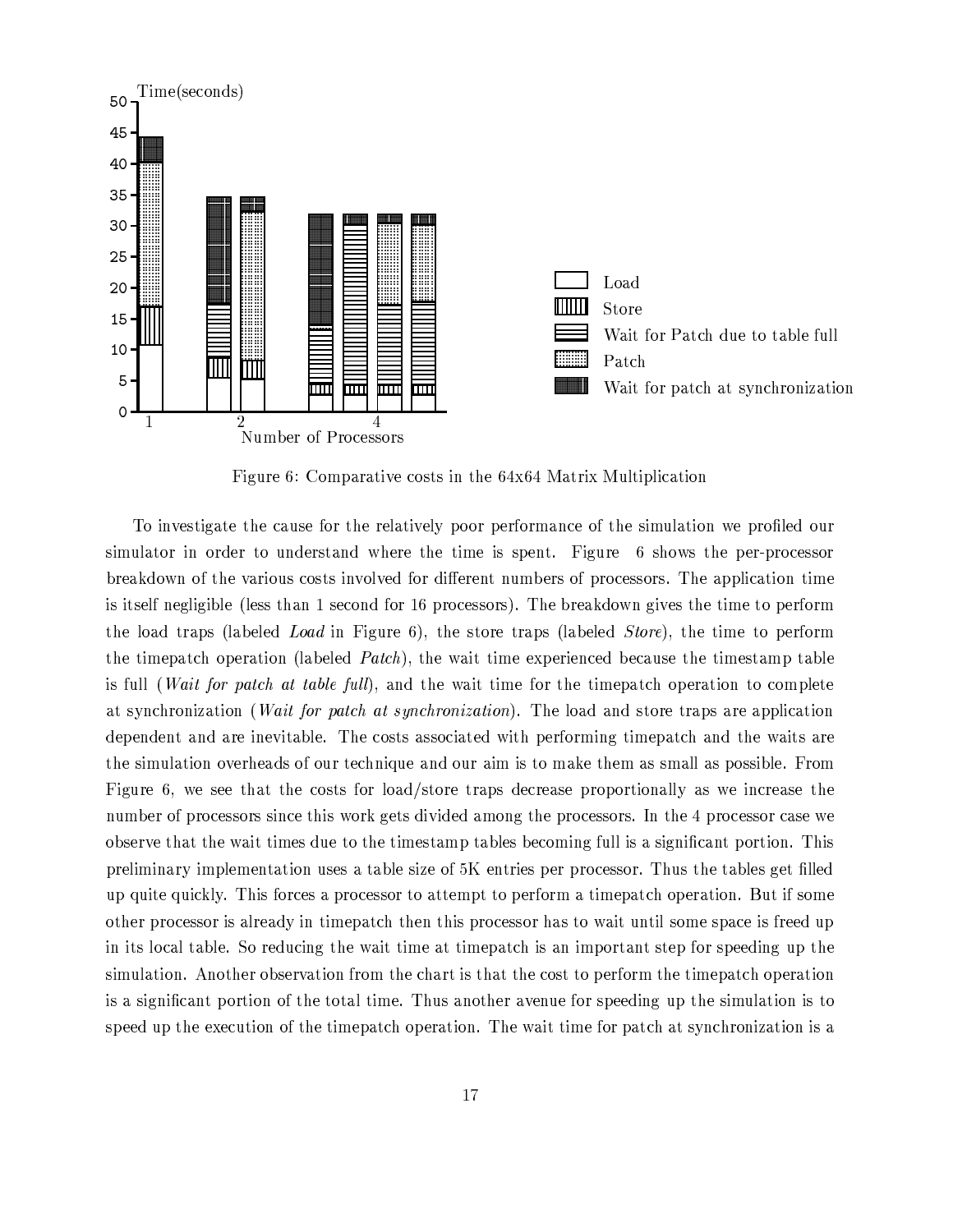

Figure 7: Matrix Multiplication revisited with frequent patching and large table size

subtle issue. If the application has little serial overhead and no work-imbalance, then there should not be any significant waiting at synchronization. The waiting that we do see in Figure 6 is brought about by a processor having to wait at a barrier for some other processor to finish timepatching. In fact, this waiting will go away if we reduce the patch overhead.

In the following subsections, we explore methods to cut down these overheads.

#### Reducing the Wait Time at Patch  $6.1$

The processor that is ahead in simulated time will eventually be blocked at a synchronization access. Therefore, one possibility to reduce the wait times at timepatch is to make this processor perform the timepatch operation. Clearly, the total execution time for the simulation cannot be less than the cumulative patch time since timepatch is essentially a sequential process. However, it can be seen from Figure 6 that the total sum of the patch times observed on all the processors is close to the execution time. Therefore, throttling the fastest processor is not going to help. On the other hand, if the size of the timepatch tables are increased then that would reduce the number of trips to timepatch that each processor would have to make and therefore reduce the amount of waiting that each processor would have to do at timepatch. Figure 7 shows the effect of table size on the execution time. As can be seen with a table size of 500K entries, the waiting time at patch is almost close to zero. Also, comparing Figures 6 and 7 it can be seen that increasing the frequency of the timepatch operation did not increase the overall work to be done by the timepatch function.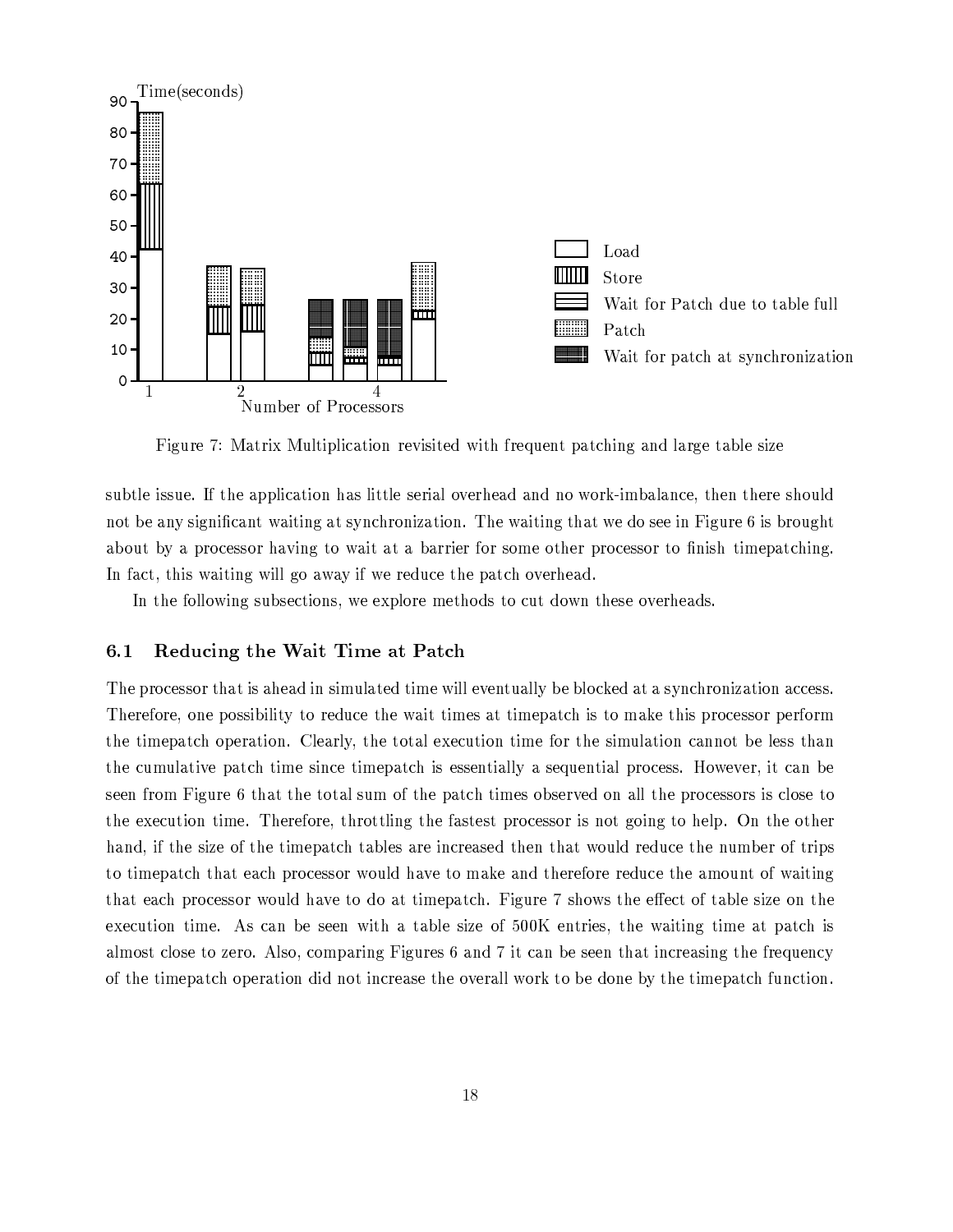#### $6.2$ Distributing the Patch Work

In our current implementation, the biggest source of simulation overhead is the patching itself. In the current setup this is done sequentially. One possibility to reduce the patch overhead is to parallelize it. A simpler and quicker option is to do the timepatch more often so that it can be overlapped with useful computation on other processors. One way of accomplishing this goal is by performing timepatch periodically instead of waiting until a synchronization operation or until the table is full. In the current implementation timepatch is called every 4096 load/store references. This frequent timepatching in conjunction with the increased table size improves the chance of patch overhead getting distributed among the processors and reduces the possibility of processors waiting at patch when someone else is doing it (see Figure 7).

#### $6.3$ Reducing the Patch Time

Given that timepatch is the dominant source of overhead we turn our attention to seeing if that work itself can be reduced. It is instructive to see the number of timepatch entries that are created and the actual number of them that impact the simulated time. For example, in matrix multiply with 16 processors, 798,916 timepatch entries are created but only 61,742 entries (less than  $7\%$ ) actually result in change to the simulated time due to the inter-processor interferences. It turns out that it is possible for the compiler to predict which references will result in interferences from the data layout the compiler employs for the shared data structures in the caches. Therefore, if this knowledge is available to the simulator then it can eliminate a sizable number of the entries from the timepatch table. We did this optimization for the applications that are considered here. There are three kinds of data: private, true-shared, and false-shared. It is possible for the compiler to distinguish these categories of data, and this information can be made available to the simulator. The simulator should create patch entries for all false-shared data since they could cause interference depending on program dynamics. The simulator does not have to create patch entries for private data since the data layout of the compiler ensures no interference with other processors. The true shared data gets shared across synchronization regions in the program. Thus within a synchronization region it is sufficient if there is at least one patch entry for the first access for each such variable in that region by a processor.

We modified our implementation to use these optimizations. Associated with each cache block is a timestamp that gives the last access to that cache block. We associate a sync-time with each processor. This is the timestamp of the last synchronization operation carried out by this processor. The augmentor which generates the load/store traps gives this additional information whether the access is to private, false-shared, or true-share data. Upon every true shared access the timestamp in the referenced cache block is checked against the sync-time for that processor. If the sync-time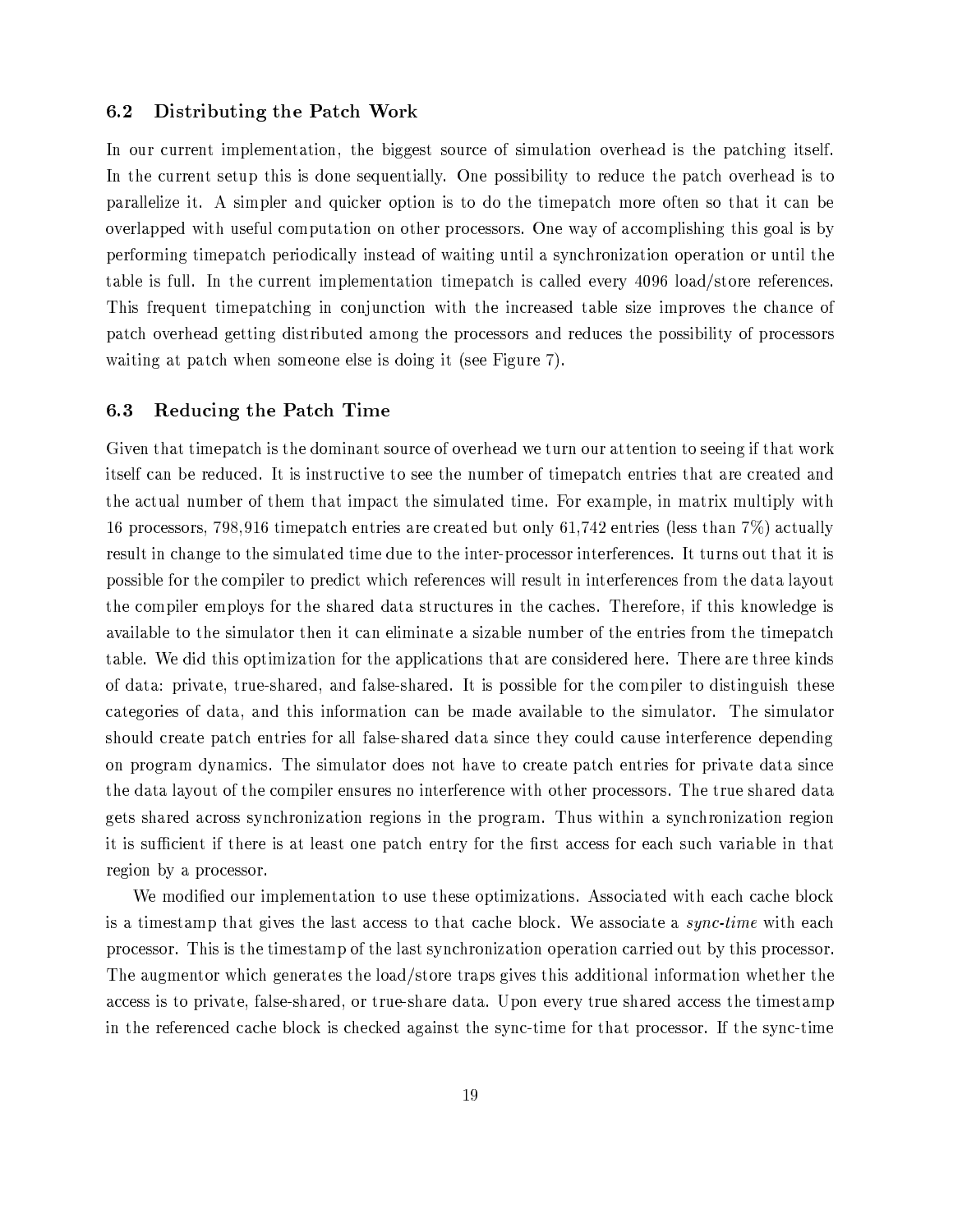| Processors     | Unoptimized | Optimized   | Improvement over | Speedup         |  |
|----------------|-------------|-------------|------------------|-----------------|--|
|                | time (Secs) | time (Secs) | Unoptimized      | (for optimized) |  |
|                | 68.20       | 39.28       | 42\%             |                 |  |
| $\overline{2}$ | 35.22       | 17.82       | 49%              | 2.2             |  |
| 4              | 26.65       | 13.85       | 48%              | 2.8             |  |
| 8              | 29.19       | 10.61       | 63%              | 3.7             |  |
| 16             | 160.15      | 56.16       | 65%              | 0.6             |  |

Table 3: Comparing the optimized and unoptimized Matrix Multiplication Simulation

| Processors     | Unoptimized | Optimized   | Improvement over | Speedup         |  |
|----------------|-------------|-------------|------------------|-----------------|--|
|                | time (Secs) | time (Secs) | Unoptimized      | (for optimized) |  |
|                | 164.20      | 94.01       | 42\%             | n.a             |  |
| $\overline{2}$ | 131.18      | 45.53       | 65%              | 2.1             |  |
| 4              | 131.35      | 33.41       | 74%              | 2.8             |  |
| 8              | 241.61      | 52.55       | 78%              | 1.7             |  |
| 16             | 1301.11     | 398.21      | 69%              | 0.2             |  |

Table 4: Comparing the optimized and unoptimized Integer Sort Simulation

is greater then an entry is created for this reference in the patch table. An entry is created for every false-shared access and none for private.

With these optimizations the number of timepatch entries that are actually processed during the entire simulation is down from  $798,916$  for 16-processor matrix multiply to  $267,636$  (by a factor of 3). This is still around a factor 4 more than the number of entries that actually cause timing errors. By a more careful analysis and labeling of the accesses we expect to bring down this number even further.

The cache statistics (such as message counts and hit rate) observed for the optimized and unoptimized versions were the same indicating that these optimizations are indeed correct. Since the objective here is to show the viability of our simulation technique these performance statistics are not germane to the rest of the discussion. In the next section we present the speedup results from the optimized simulator for two application programs: matrix multiply, and integer sort.

#### **Results from the Optimized Simulator**  $\bf 7$

Tables 3, and 4 show the execution times and speedups for matrix multiply and integer sort.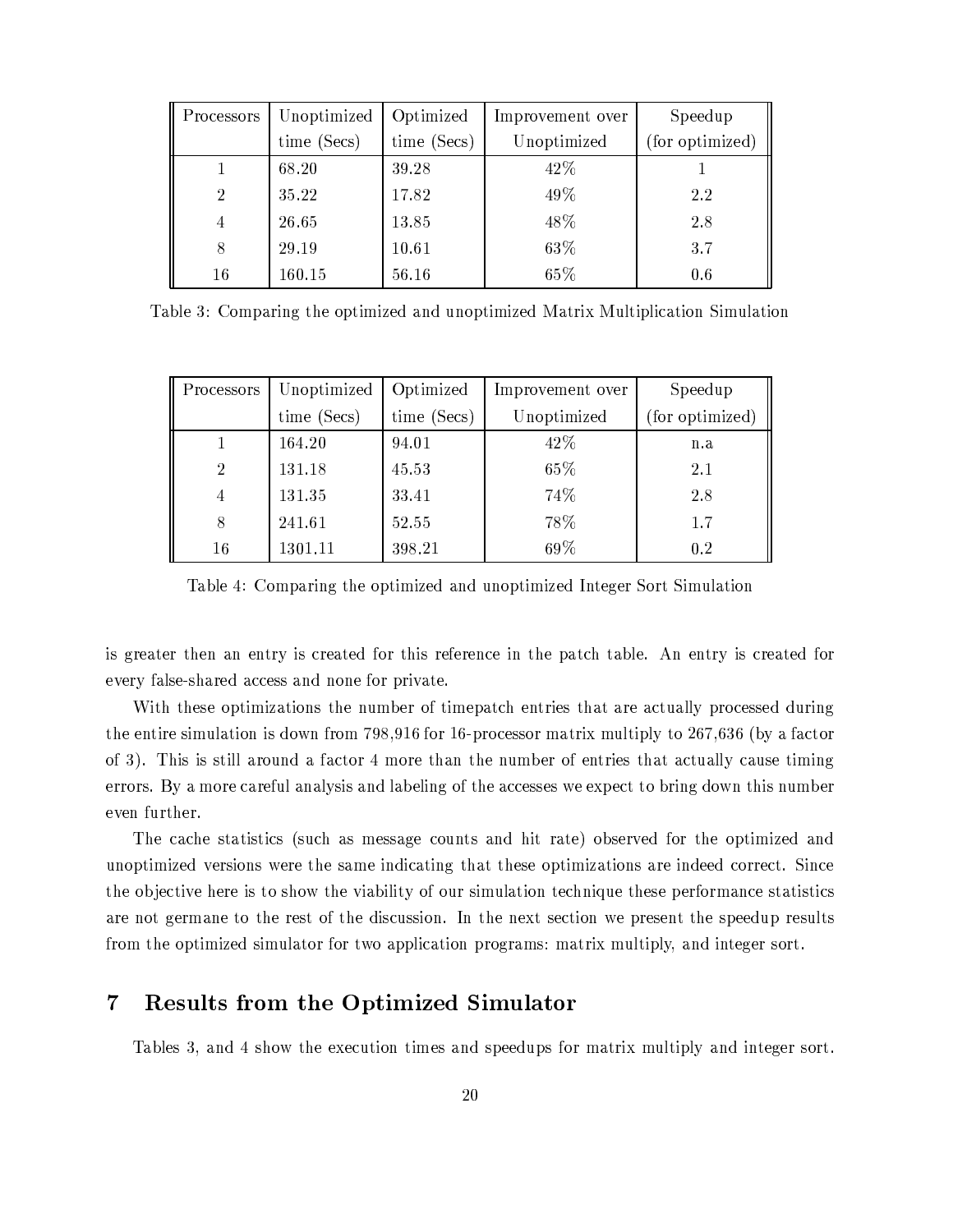|                       |                 | User Time      |      |       | Wall Clock Time |       |       |
|-----------------------|-----------------|----------------|------|-------|-----------------|-------|-------|
| Application           | Processor id    | $Load + Store$ | Wait | Patch | $Load + Store$  | Wait  | Patch |
| 16-processor          | Processor 0     | . 51           | 0.47 | 7.653 | 1.82            | 15.26 | 37.39 |
| Matrix Multiplication | Processors 1-15 | .49            | 1.55 | 0.002 | 1.96            | 53.30 | 0.05  |
| 8-processor           | Processor 0     | $10.31\,$      | 1.55 | 4.06  | 18.21           | 14.86 | 48.88 |
| Integer Sort          | Processors 1-8  | 9.41           | 1.78 | 2.54  | 11.57           | 24.82 | 3.43  |

Table 5: Breakdown of the user and wall clock times

As can be seen, we do get a reasonable speedup up to 8 processors for matrix multiply (3.7 for 8 processors), and up to 4 processors for integer sort (2.8 for 4 processors). Comparing the execution times of the optimized and unoptimized versions of the simulator we can see that the optimizations give a significant payoff (ranging from  $42\%$  to 78%). Since both versions use the same table sizes and periodicity for timepatch, the reduction in time is entirely due to the compile time optimizations which we discussed in Section 6.3.

Now let us try to understand the reason for slowdown beyond 8 processors for matrix multiply and 4 processors for integer sort. Table 5 shows the breakdown of the execution times for 16 processor matrix multiply, and 8 processor integer sort. The column labeled *user time* is the time spent in the simulator; the *wall clock time* is the elapsed time seen for the simulator. As can be seen one processor (labeled 0 in the Table) does most of the patching in matrix multiplication. The cumulative user time spent in patching was observed to be commensurate with that for lesser numbers of processors. However, it is seen that the wall clock time is greater than this patch time by 29.74 Secs. This is additional time spent by processors 1-15 waiting at the synchronization point for the patch function on processor 0 to complete. We believe we know exactly why this behavior is observed. KSR-2 has 32 MBytes of second level cache, and it allocates space for an entire page (of 16 KBytes) on every second level cache miss. Each per-processor patch table is a 2 Mbyte data structure. We believe that with 16 processors, the necessity to consult the tables of other processors at patch time results in a considerable amount thrashing of the second level cache leading to poor overall performance. This is the same effect which is observed in integer sort beyond 8 processors. Needless to say, that this behavior is purely an implementation quirk and does not impact the usefulness of the timepatch technique. In fact, we expect to be able to fix this interaction between the simulation data structures and the paging behavior of the operating systems by careful data partitioning.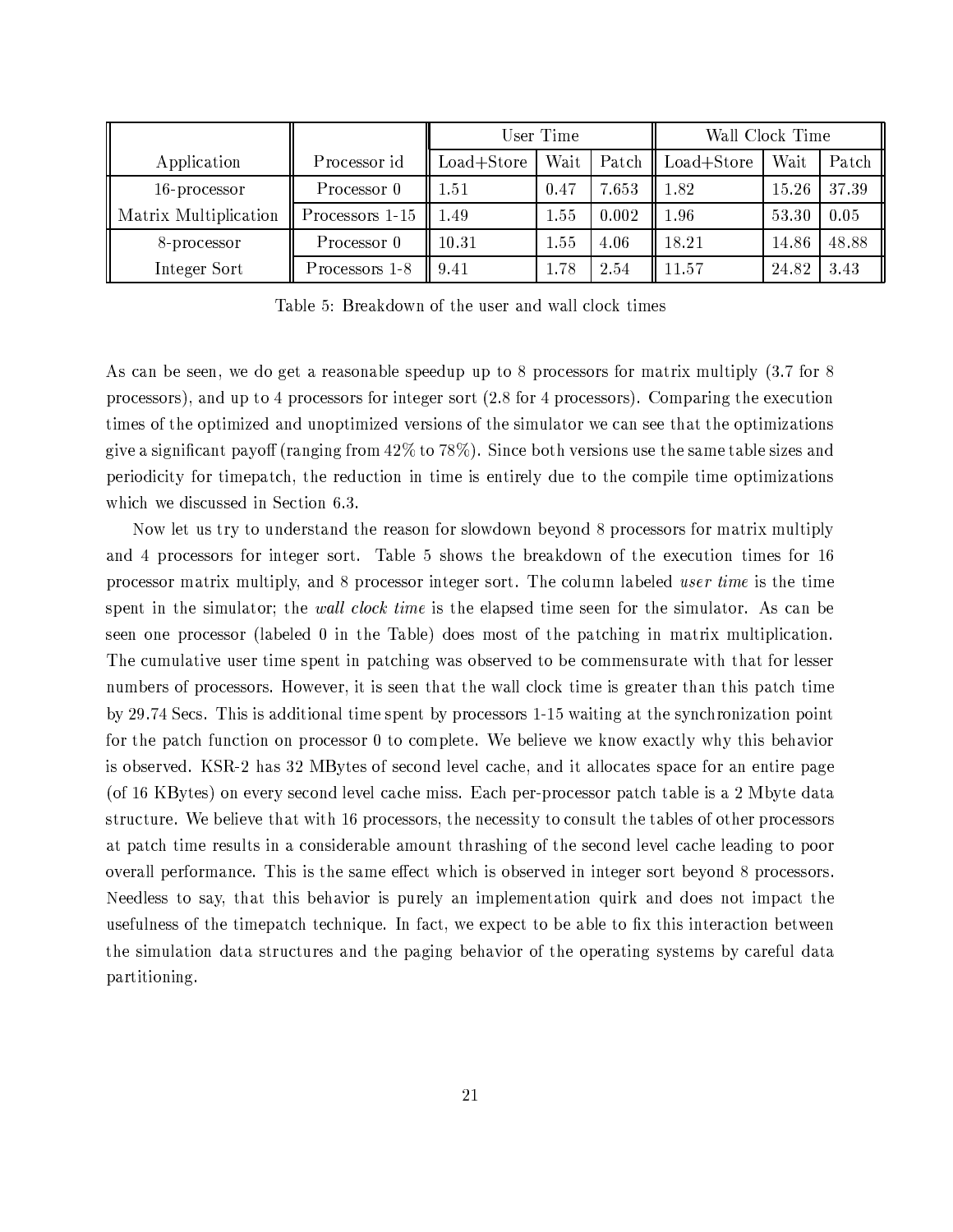#### 8 **Concluding Remarks**

We developed a new method for parallel simulation of multiprocessor caches and have shown its feasibility by implementing it on the KSR-2. The primary advantages of this scheme are that we can obtain reasonable speedups limited primarily by the application speedups and that this method can be used to simulate larger parallel systems (both number of target processors and problem size) than is possible with a sequential simulator.

In the process of implementing the technique on KSR-2 we learned several lessons which are of interest from the point of view of performance tuning parallel applications in general, parallel simulators in particular. The first has to do with the potential for considerable speedup for parallel simulation of multiprocessor caches by gleaning compile time information on the data layout in the caches and passing it on to the simulator. The second is the importance of distributing the overhead of the simulation among the processors so that useful work in other processors can be overlapped with this overhead function. The last is the necessity to worry about the operating system interactions in a parallel machine such as the KSR-2. In particular, one has to carefully orchestrate the interactions between the shared data structures in the application and the paging policies of the operating system. In fact, this last point is not resolved fully in our current implementation. But we are sure that we can get it resolved and show considerable speedups for larger numbers of processors.

There is at least one architectural implication suggested by this parallel simulation exercise. It is clear that the performance of our technique can benefit from a "snoopy-read" primitive. The semantics of this primitive is to read the current value of a variable without changing the (exclusive) state of the cache line on the processor from which the value is being read. The timepatch routine could make heavy use of this feature. In the absence of such a primitive, the referenced cache line thrashes between the processors and not only slows down the execution on the affected processors but also places considerable stress on the interconnection network.

There are several directions to extend our work. One direction is to figure out a way to incorporate network contention of the target architecture into the simulator. This direction would allow extending our technique to simulate both memory and I/O intensive applications (which may stress the network) in addition to the compute intensive ones we have studied so far. A possible approach to incorporate the network would be to combine our method with an optimistic scheme such as Time warp to simulate the network messages.

A second direction is to use this technique to compare different memory systems employing different models of consistency and cache coherence strategies. A third direction is to simulate larger configuration of target architectures on smaller host machines. In our implementation, we used one host processor to simulate one target processor. The timepatch technique does not place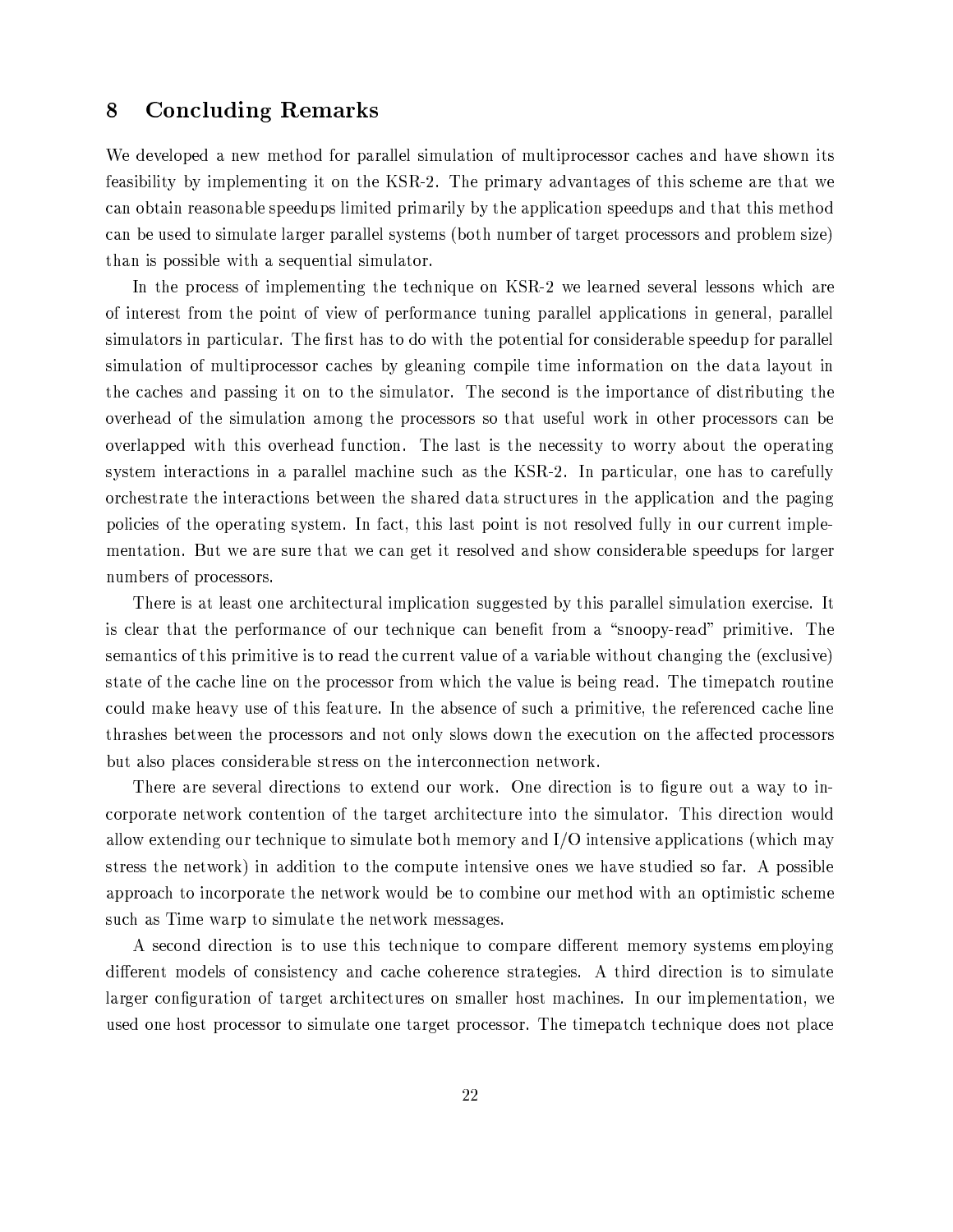any such constraints and we could just as easily have mapped multiple nodes of the target machine to a single processor of the host machine. We also assumed that each target processor has only one thread of the application mapped to it. To relax this restriction we have to take into account the scheduling strategy on the target machine so that the cache effect produced by multiple threads on a processor can be accurately modeled.

# References

- $[AB86]$ J. Archibald and J. L. Baer. Cache coherence protocols: Evaluation using a multiprocessor simulation model. ACM Transactions on Computer Systems, 4(4):273-98, November 1986.
- $[ASHH88]$ A. Agarwal, R. Simoni, J. Hennessy, and M. Horowitz. An evaluation of directory schemes for cache coherence. In 15th Annual International Symposium on Computer Architecture, pages 280-9, May 1988.
- [BDCW91] Eric A. Brewer, Chrysanthos N. Dellarocas, Adrian Colbrook, and William E. Weihl. PROTEUS: A high-performance parallel-architecture simulator. Technical Report MIT/LCS/TR-516, Massachusetts Institute of Technology, September 1991.
- $[Bit89]$ Philip Bitar. A critique of trace-driven simulation for shared-memory multiprocessors. In 16th ISCA Workshop Presentation, May 1989.
- $[CHP+93]$ D. Culler, R. Karp, D. Patterson, A. Sahay, K. E. Schauser, E. Santos, R. Subramonian, and T. v. Eicken. Logp: towards a realistic model of parallel computation. In Fourth ACM SIGPLAN Symposium on Principles and Practice of Parallel Programming, pages 1-12, July 1993.
- $[CM79]$ K. M. Chandy and J. Misra. Distributed simulation: A case study in design and verification of distributed programs. IEEE Transactions on Software Engineering, SE-5(5):440-452, September 1979.
- [CMM<sup>+88]</sup> R. C. Covington, S. Madala, V. Mehta, J. R. Jump, and J. B. Sinclair. The Rice parallel processing testbed. *Performance Evaluation Review*,  $16(1):4-11$ , May 1988.
- $[DGH91]$ Helen Davis, Stephen R. Goldschmidt, and John Hennessy. Multiprocessor simulation and tracing using TANGO. In International Conference on Parallel Processing, pages II-99-107, 1991.
- $[DHN94]$ P. M. Dickens, P. Heidelberger, and D. Nicol. A distributed memory LAPSE: Parallel simulation of message passing programs. In 8th Workshop on Parallel and Distributed Simulation, pages 32-38, July 1994.
- [EK88] S. J. Eggers and R. H. Katz. A characterization of sharing in parallel programs and its application to coherency protocol evaluation. In 15th Annual International Symposium on Computer Architecture, pages 373-82, June 1988.
- $[FH92]$ Richard M. Fujimoto and William C. Hare. On the accuracy of multiprocessor tracing techniques. Technical Report GIT-CC-92-53, Georgia Institute of Technology, November 1992.
- $[Fuj83]$ R. M. Fujimoto. Simon: A simulator of multicomputer networks. Technical Report UCB/CSD 83/137, ERL, University of California, Berkeley, 1983.
- Richard M. Fujimoto. Parallel discrete event simulation. Communications of the ACM,  $[Fuj90]$  $33(10):30-53$ , October 1990.
- $[GH93]$ S. R. Goldschmidt and J. L. Hennessy. The accuracy of trace-drive simulations of multiprocessors. In ACM Sigmetrics Conference on Measurement and Modeling of Computer Systems, pages 146– 57, June 1993.